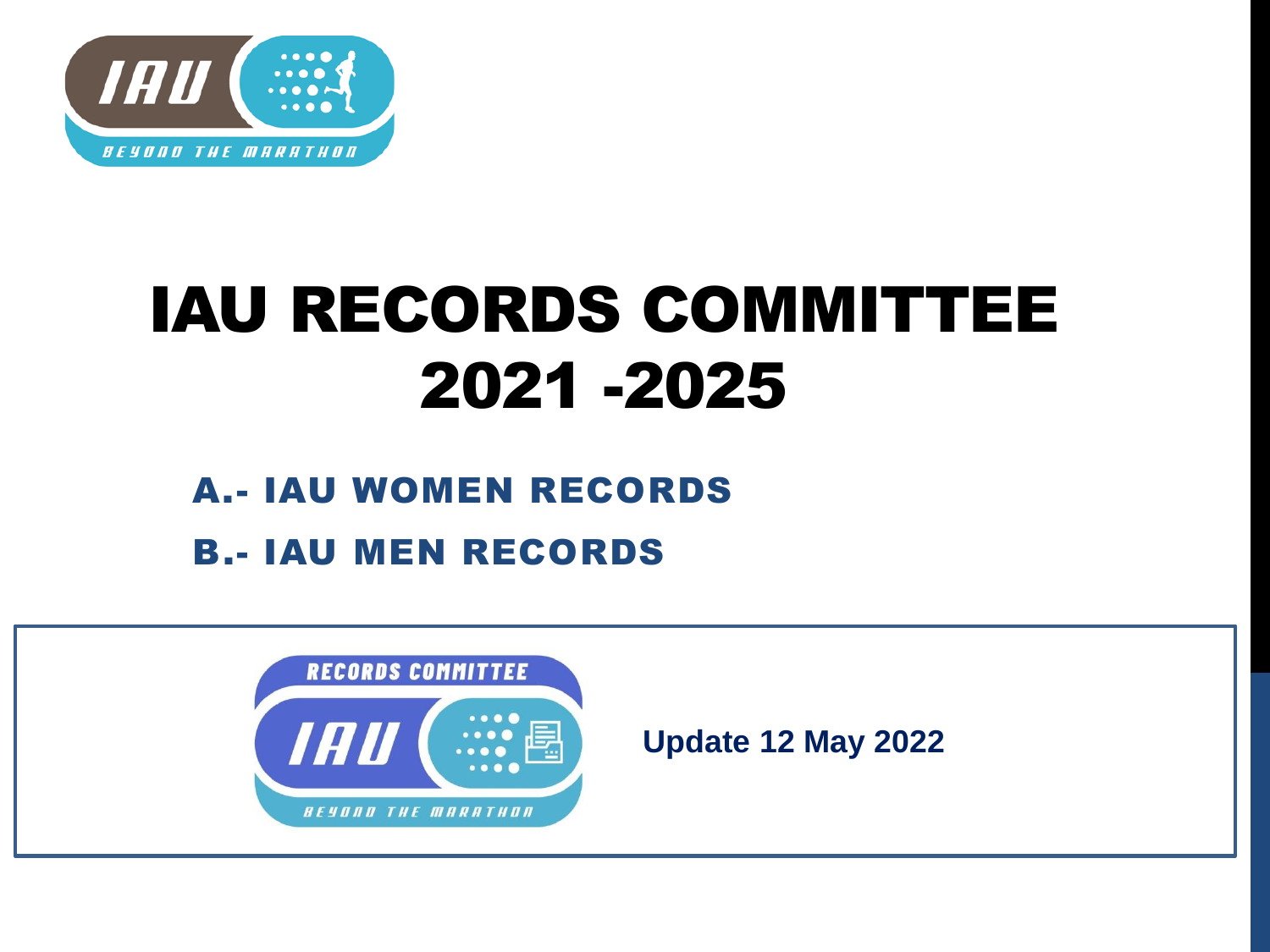

## IAU WOMEN RECORDS

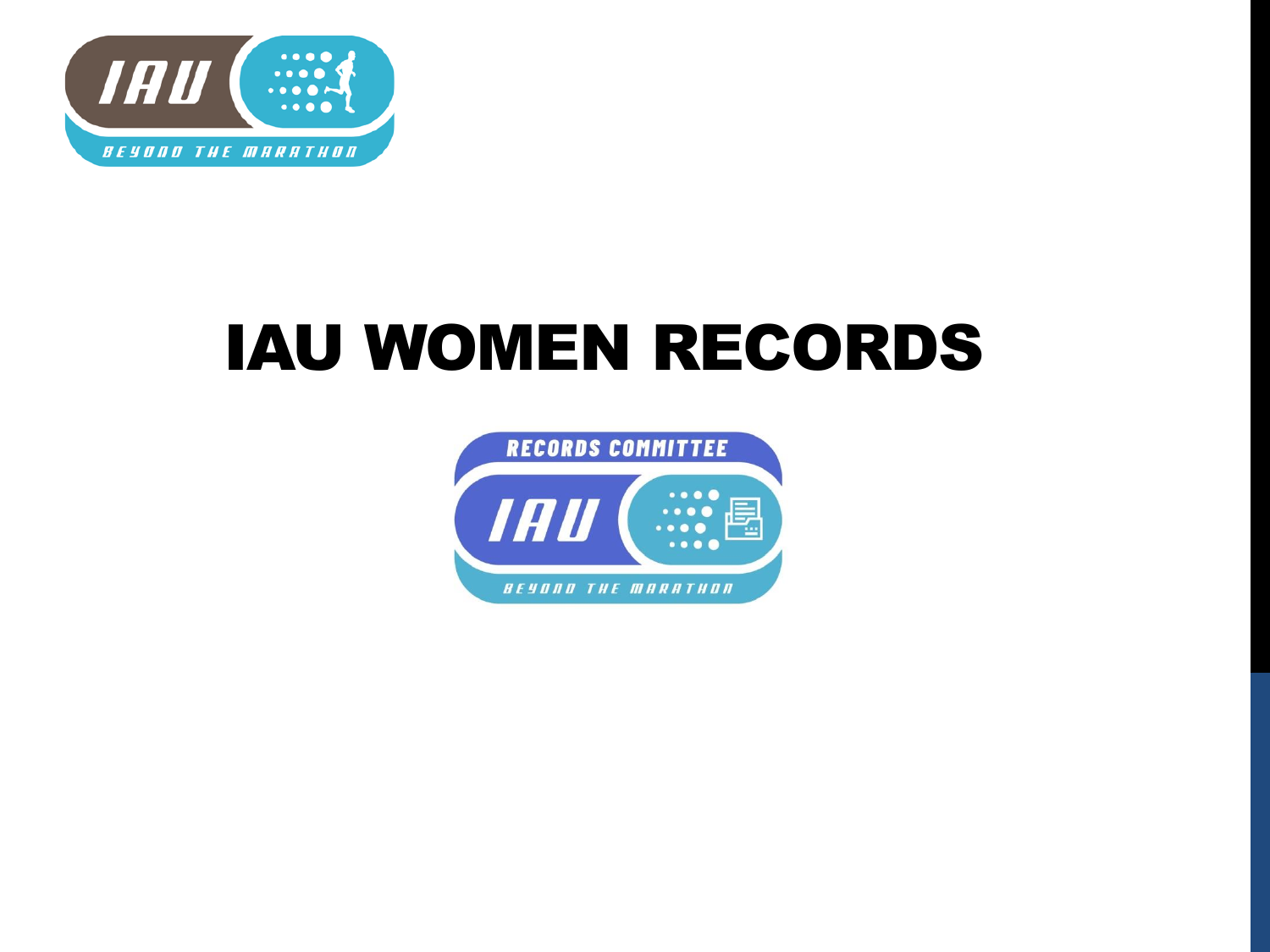|               | 50 Km (W)     |             |                       |            |            |                |            |               |                  |
|---------------|---------------|-------------|-----------------------|------------|------------|----------------|------------|---------------|------------------|
| Category      | <b>Status</b> | <b>Time</b> | Athlete               | Country    | <b>DOB</b> | Place          | <b>MF</b>  | Date          | <b>Comments</b>  |
| <b>WR</b>     | Current       | 2.59.54     | <b>Linden Desiree</b> | <b>USA</b> | 26.07.1983 | Dorena         | <b>USA</b> | 13.04.2021    |                  |
| Africa        | Current       | 3:04:24     | Van Zyl, Irvette      | <b>RSA</b> | 05.07.1987 | Port Elisabeth | <b>RSA</b> | 23.05.2021    |                  |
| Asia          | Initial       | 3:18:34     | Yoshida, Kaori        | <b>JAP</b> | 04.08.1981 | Yubetsu        | <b>JAP</b> | 24.06.2018    |                  |
| Europe        | Current       | 3:07:20     | Dixon, Alyson         | <b>GBR</b> | 24.09.1978 | <b>Brasov</b>  | <b>ROU</b> | 01.09.219     |                  |
| North America | Current       | 2.59.54     | <b>Linden Desiree</b> | <b>USA</b> | 26.07.1983 | Dorena         | <b>USA</b> | 13.04.2021    |                  |
| Oceania       | Initial       | 3:19:12     | Fairweather, Jackie   | <b>AUS</b> | 11.10.1967 | Canberra       | <b>AUS</b> | 13.04.2008    |                  |
| South America | Initial       | 3:26:11     | Wandscheer, Ilaine    | <b>BRA</b> | 26.12.1978 | Rio Grande     | <b>BRA</b> | 11.02.2007    |                  |
| 35            | Current       | 3:10:27     | Stelmach, Dominika    | <b>POL</b> | 28.02.1982 | Port Elisabeth | <b>RSA</b> | 23.05.2021    |                  |
| 40            | Current       | 3:07:20     | Dixon, Alyson         | <b>GBR</b> | 24.09.1978 | <b>Brasov</b>  | <b>ROU</b> | 01.09.219     |                  |
| 45            | Current       | 3:24:04     | Bosman, Charne        | <b>RSA</b> | 06.11.1975 | Port Elisabeth | <b>RSA</b> | 23.05.2021    |                  |
| 50            | Current       | 3:41:57     | Petrie, Lavina        | <b>GBR</b> | 13.09.1943 | Canberra       | <b>AUS</b> | 10.04.1994    |                  |
| 55            | Current       | 3:56:52     | Laws, Meghan          | <b>USA</b> | 16.04.1961 | Phoenix        | <b>USA</b> | 14-15.12.2019 | 24h race interm. |
| 60            | Current       | 4:12:55     | Will, Nancy           | <b>RSA</b> | 02.10.1952 | Cape Town      | <b>RSA</b> | 04.04.2015    |                  |
| 65            | Current       | 4:38:22     | Young, Shirley        | <b>AUS</b> | 24.12.1929 | East Burwood   | <b>AUS</b> | 1995          |                  |
| 70            | Current       | 4:48:23     | Rhodes, Myra          | <b>USA</b> | 16.07.1932 | Sacramento     | <b>USA</b> | 08.02.2003    |                  |
| 75            | Current       | 5:53:54     | Hofmann, Renate       | <b>GER</b> | 26.12.1939 | Leipzig        | <b>GER</b> | 18.08.2018    |                  |
| 80            | Current       | 5:57:53     | Klein, Helen          | <b>USA</b> | 27.11.1922 | Sacramento     | <b>USA</b> | 08.02.2003    |                  |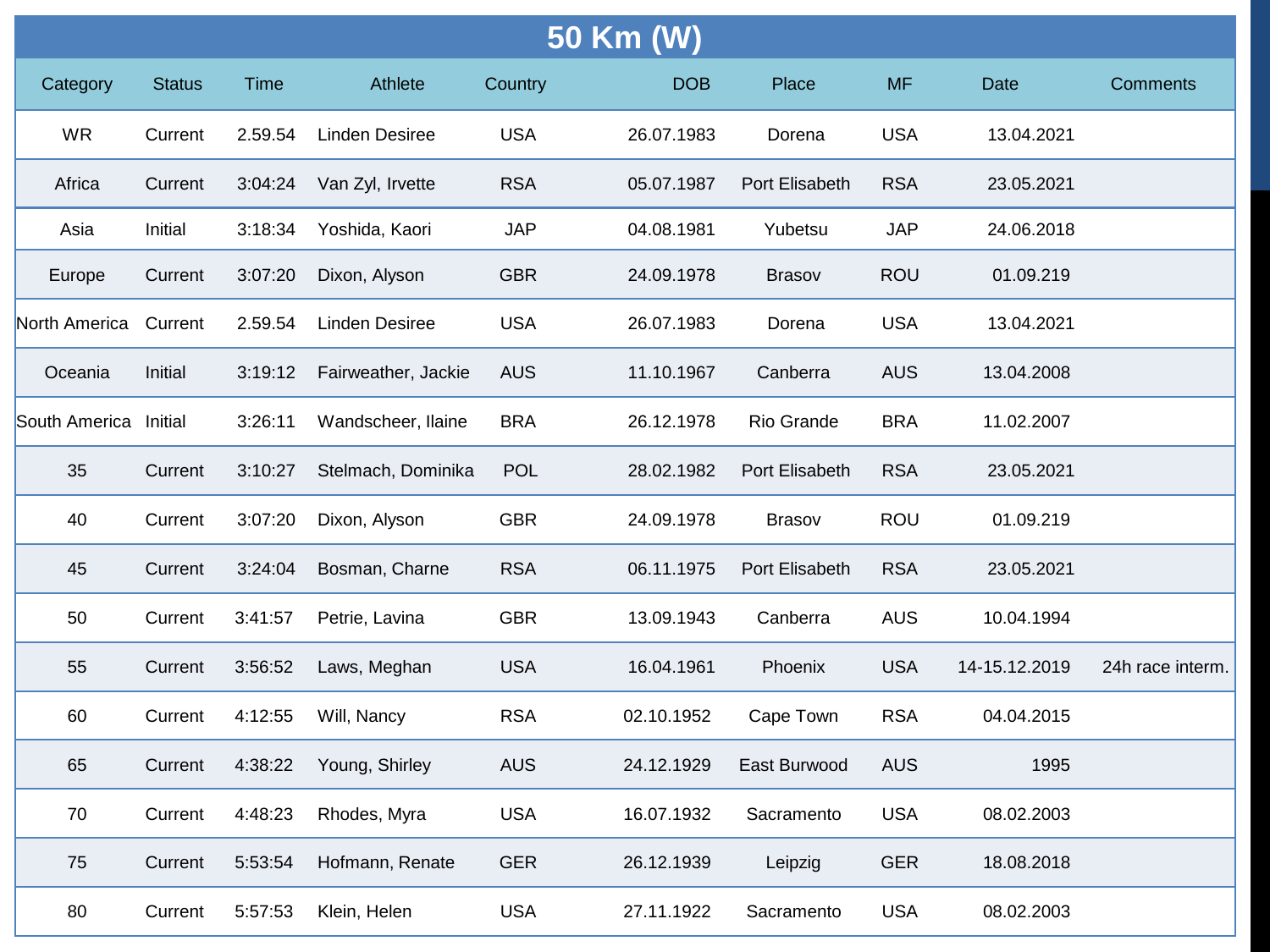|                        | 50 Miles (W) |         |                         |            |            |                                                |           |                |          |  |  |
|------------------------|--------------|---------|-------------------------|------------|------------|------------------------------------------------|-----------|----------------|----------|--|--|
| <b>Category Status</b> |              | Time    | Athlete                 | Country    | <b>DOB</b> | Place                                          | <b>MF</b> | <b>Date</b>    | Cooments |  |  |
| IAU WR Initial         |              | 5:40:18 | Trason, Ann             | <b>USA</b> | 1960       | Houston, TX (USA)                              |           | USA 23.02.1991 |          |  |  |
| W35                    | Initial      | 5:55:41 | Liakhova, Valentina     | <b>RUS</b> | 24.06.1958 | Nantes (FRA)                                   |           | FRA 28.09.1996 |          |  |  |
| W40                    | Initial      | 6:09:04 | Boller, Caroline        | <b>USA</b> | 1975       | Madison, WI (USA)                              |           | USA 07.04.2017 |          |  |  |
| <b>W45</b>             | Initial      | 6:09:09 | Kiddy, Sandra           | <b>USA</b> |            | 1937 Columbus, OH (USA) USA 01.04.1984         |           |                |          |  |  |
| <b>W50</b>             | Initial      | 6:18:38 | Anderson-Abbs, Beverley | <b>USA</b> |            | 15.04.1964 Sacramento, CA (USA) USA 07.02.2015 |           |                |          |  |  |
| <b>W55</b>             | Initial      | 6:31:34 | Anderson-Abbs, Beverley | <b>USA</b> |            | 15.04.1964 Sacramento, CA (USA) USA 01.02.2020 |           |                |          |  |  |
| <b>W60</b>             | Initial      | 7:32:44 | Young, Shirley          | <b>AUS</b> |            | 24.12.1929 Burwood, VIC (AUS) AUS 21.06.1992   |           |                |          |  |  |
| <b>W65</b>             | Initial      | 7:55:08 | Young, Shirley          | <b>AUS</b> |            | 24.12.1929 Burwood, VIC (AUS) AUS 29.07.1995   |           |                |          |  |  |
| <b>W70</b>             | Initial      | 8:14:12 | Young, Shirley          | <b>AUS</b> |            | 24.12.1929 Burwood, VIC (AUS) AUS 13.05.2000   |           |                |          |  |  |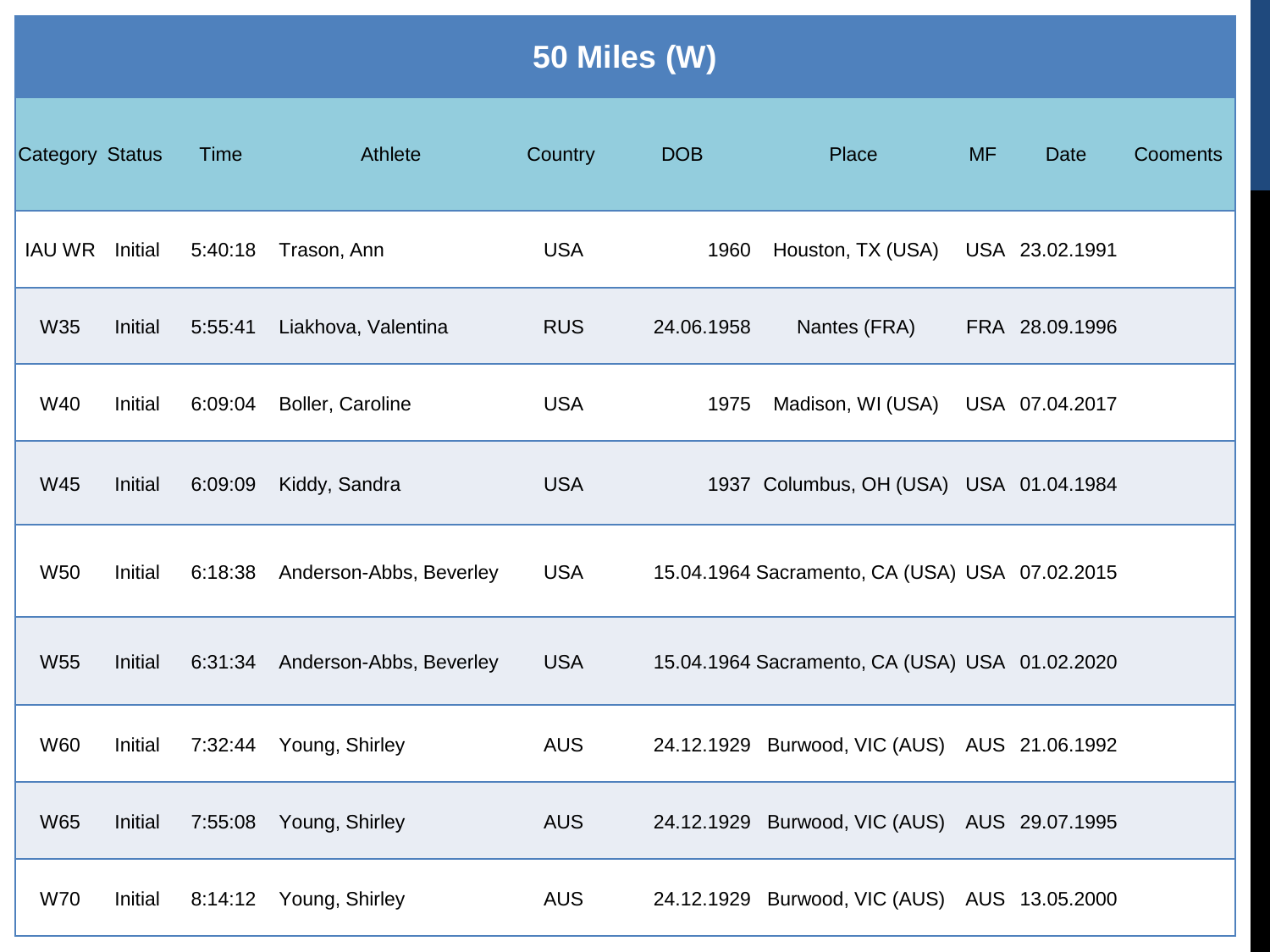|                       | 100 Km (W)    |                                  |         |            |            |                      |            |               |                                |  |
|-----------------------|---------------|----------------------------------|---------|------------|------------|----------------------|------------|---------------|--------------------------------|--|
| Category              | <b>Status</b> | <b>Time</b>                      | Athlete | Country    | <b>DOB</b> | Place                | <b>MF</b>  | Date          | <b>Comments</b>                |  |
| <b>WR</b>             | Current       | 6:33:11 Abe, Tomoe               |         | <b>JPN</b> | 13.08.1971 | Lake Saroma          | <b>JPN</b> | 25.06.2000    |                                |  |
| Africa                | Initial       | 7:31:47 Helene Joubert           |         | <b>RSA</b> | 27.03.1960 | Winschoten           | <b>RSA</b> | 16.09.1995    |                                |  |
| Asia                  | Initial       | 6:33:11 Abe, Tomoe               |         | <b>JPN</b> | 13.08.1971 | Lake Saroma          | <b>JPN</b> | 25.06.2000    |                                |  |
| Europe                | Initial       | 7:10:32 Zhyrkova, Tatyana        |         | <b>RUS</b> | 12.12.1968 | Winschoten           | <b>NED</b> | 11.09.2004    |                                |  |
| North America Initial |               | 7:00:48 Trason, Ann              |         | <b>USA</b> | 30.08.1960 | Winschoten           | <b>NED</b> | 16.09.1995    |                                |  |
| Oceania               | Initial       | 7:34:25 Bull, Kirstin            |         | <b>AUS</b> | 02.08.1981 | Los Alcazares        | <b>ESP</b> | 27.11.2016    |                                |  |
| South America Initial |               | 7:20:22 Venancio, Mª Auxiliadora |         | <b>BRA</b> | 02.05.1958 | Cubatao              | <b>BRA</b> | 08.08.1998    |                                |  |
| 35                    | Current       | 7:00:27 Sakurai, Norimi          |         | <b>JPN</b> | 20.04.1971 | Winschoten           | <b>NED</b> | 08.09.2007    |                                |  |
| 40                    | Current       | 7:20:22 Auxiliadora, Maria       |         | <b>BRA</b> | 02.05.1958 | Cubatao Sao<br>Paulo | <b>BRA</b> | 09.08.1998    |                                |  |
| 45                    | Current       | 7:43:55 Földingne Nagy, Judit    |         | <b>HUN</b> | 09.12.1965 | Seregno              | <b>ITA</b> | 22.04.2012    |                                |  |
| 50                    | Current       | 7:41:52 Laws, Meghan             |         | <b>USA</b> | 16.04.1961 | Seregno              | <b>ITA</b> | 22.04.2012    |                                |  |
| 55                    | Current       | 7:58:22 Laws, Meghan             |         | <b>USA</b> | 16.04.1961 | Los Alcázares        | <b>ESP</b> | 27.11.2016    |                                |  |
| 60                    | Current       | 9:20:07 Schmitz, Ursula          |         | <b>GER</b> | 28.05.1932 | Rodenbach            | <b>GER</b> | 16.04.1994    |                                |  |
| 65                    | Current       | 10:21:21 Schmitz, Ursula         |         | <b>GER</b> | 28.05.1932 | Troisdorf            | <b>GER</b> | 10.04.1999    |                                |  |
| 70                    | Current       | 11:36:17 Young, Shirley          |         | <b>AUS</b> | 24.12.1929 | Adelaide             | <b>AUS</b> | 20.10.2002    |                                |  |
| 75                    | Current       | 17:22:53 Bauer, Edda Hanna       |         | <b>GER</b> | 14.07.1944 | Kladno               | <b>CZE</b> |               | 26-28.07.2019 48h race interm. |  |
| 80                    | Current       | 17:19:18 Noyel, Marie-Claude     |         | <b>FRA</b> | 29.06.1917 | Millau               | <b>FRA</b> | 24-25.09.2000 |                                |  |
| 85                    | Current       | 18:15:17 Noyel, Marie-Claude     |         | <b>FRA</b> | 29.06.1917 | Millau               | <b>FRA</b> | 28-29.09.2002 |                                |  |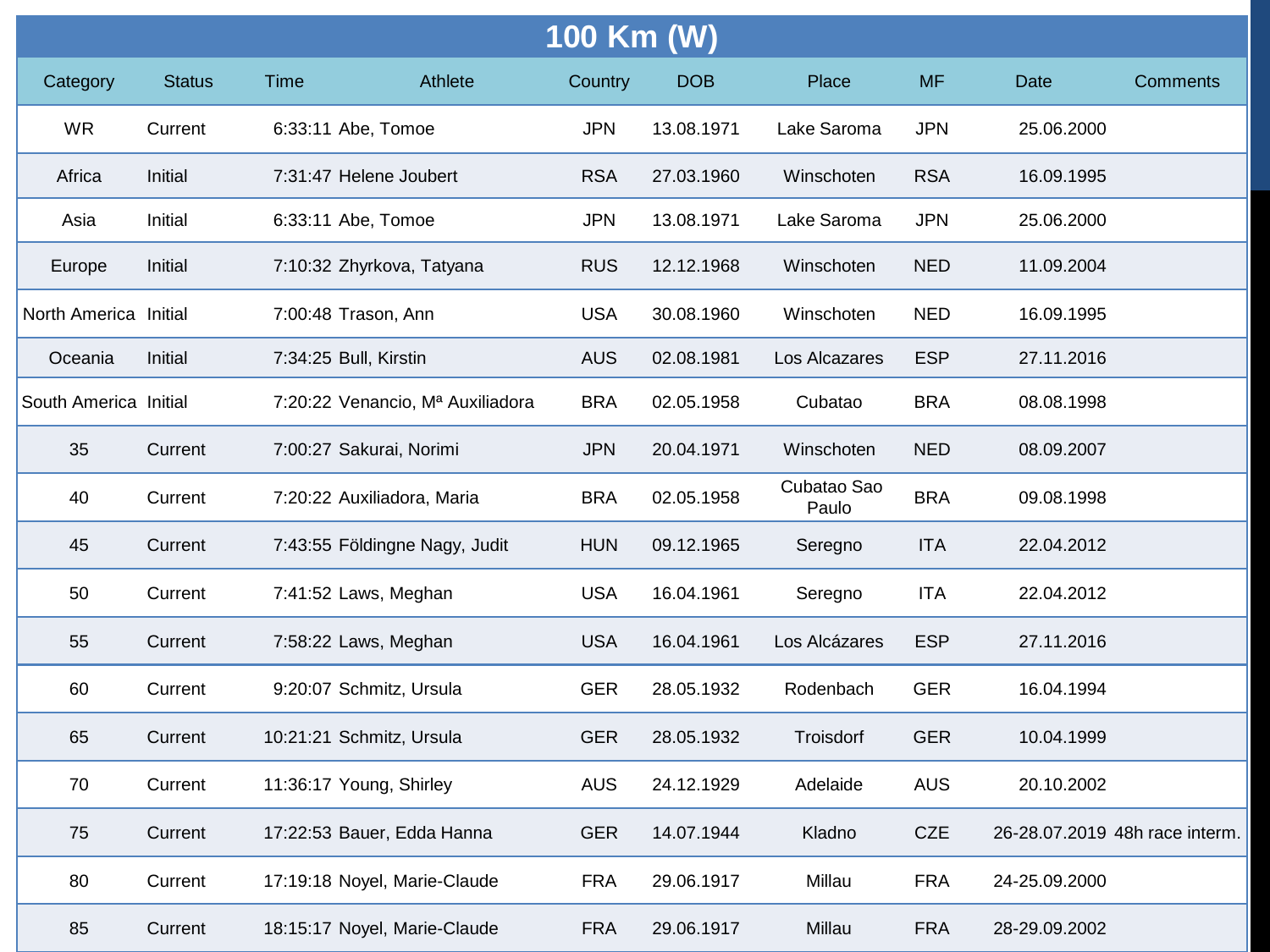|                 | <b>100 miles (W)</b> |                     |                                         |            |            |                            |            |                 |                                               |  |  |
|-----------------|----------------------|---------------------|-----------------------------------------|------------|------------|----------------------------|------------|-----------------|-----------------------------------------------|--|--|
| Category Status |                      | Time                | Athlete                                 | Country    | <b>DOB</b> | Place                      | <b>MF</b>  | <b>Date</b>     | <b>Comments</b>                               |  |  |
|                 |                      |                     | IAU WR Current 12:42:40 Herron, Camille | <b>USA</b> | 25.12.1981 | Vienna                     | <b>USA</b> | 11.11.2017      |                                               |  |  |
| 35              |                      |                     | Current 12:42:40 Herron, Camille        | <b>USA</b> | 25.12.1981 | Vienna                     | <b>USA</b> | 11.11.2017      |                                               |  |  |
| 40              | Current              |                     | 13:13:15 Alder-Baerens, Nele            | <b>GER</b> | 01.04.1978 | <b>Basel</b>               | SUI        | 18-19.05.2019   | 24h race interm.                              |  |  |
| 45              | Current              | 13:52:07 Kudo, Mami |                                         | <b>JPN</b> | 17.07.1964 | Taipei                     | <b>TPE</b> | 10.12.2011      | 24h race interm.                              |  |  |
| 50              | Current              |                     | 15:02:30 Lomsky, Sigrid                 | <b>GER</b> | 16.01.1942 | <b>Basel</b>               | SUI        | 1.-2.05.1993    | 24h race interm.                              |  |  |
| 55              |                      |                     | Current 17:13:42 Trapp, Sue Ellen       | <b>USA</b> | 21.01.1950 | <b>Dallas</b>              | <b>USA</b> | 30.11-1.12.2002 | 24h race interm.                              |  |  |
| 60              |                      |                     | Current 20:47:35 Lamothe, Francoise     | <b>FRA</b> | 25.11.1923 | Cranwell                   | <b>GBR</b> | 7.-8.06.1986    | 24h race interm.                              |  |  |
| 65              | Current              | 20:04:50 Bath, Ann  |                                         | <b>GBR</b> |            | 09.08.1948 Tooting Bec GBR |            | 17-18.09.2016   |                                               |  |  |
| 70              | Current              |                     | 22:31:06 Brown, Sandra Dobney           | <b>GBR</b> | 01.04.1949 | Crawley                    | <b>GBR</b> | 13-14.04.2019   | 24h race interm.                              |  |  |
| 75              |                      |                     | Current 31:09:51 Bauer, Edda Hanna      | <b>GER</b> | 14.07.1944 | Phoenix                    | <b>USA</b> |                 | 28.12.2019-<br>07.01.2020 6 days race interm. |  |  |
| 80              |                      |                     | Current 47:21:12 Macklow, Barbara       | <b>USA</b> | 30.04.1934 | Phoenix                    | <b>USA</b> | 28-30.12.2016   |                                               |  |  |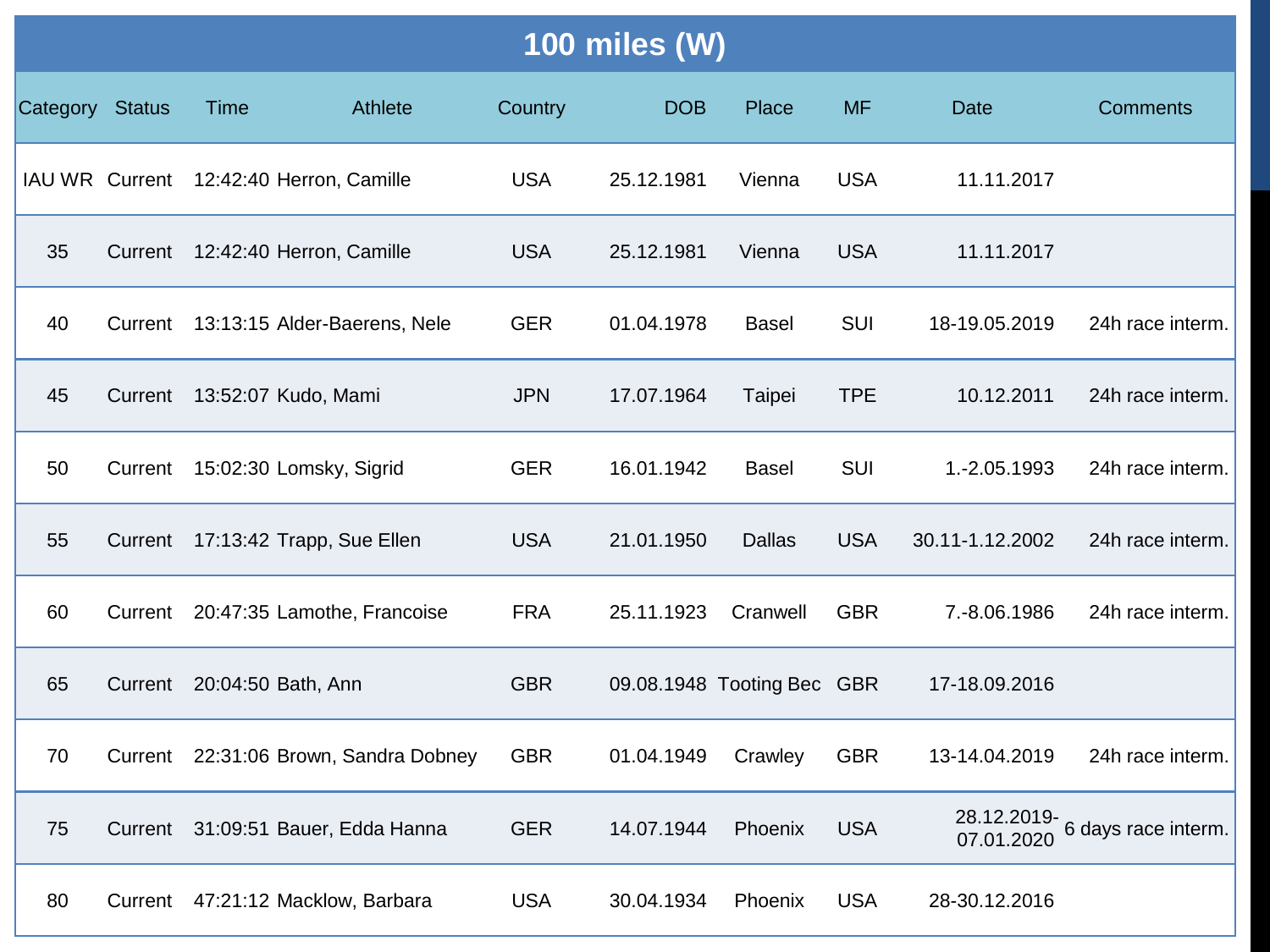|                 | <b>6 hours (W)</b> |                 |                            |            |            |                                   |            |            |                                |  |  |
|-----------------|--------------------|-----------------|----------------------------|------------|------------|-----------------------------------|------------|------------|--------------------------------|--|--|
| Category Status |                    | <b>Distance</b> | Athlete                    | Country    | <b>DOB</b> | Place                             | <b>MF</b>  | Date       | <b>Comments</b>                |  |  |
| IAU WR Current  |                    |                 | 85,492 Alder-Baerens, Nele | <b>GER</b> | 01.04.1978 | Munster                           | <b>GER</b> | 11.03.2017 |                                |  |  |
| 35              | Current            |                 | 85,492 Alder-Baerens, Nele | <b>GER</b> | 01.04.1978 | Munster                           | <b>GER</b> | 11.03.2017 |                                |  |  |
| 40              | Current            |                 | 80,832 Alder-Baerens, Nele | <b>GER</b> | 01.04.1978 | <b>Basel</b>                      | SUI        |            | 18-19.05.2019 24h race interm. |  |  |
| 45              | Current            | 77,600          | Jouault, Huguette          | <b>FRA</b> | 08.07.1951 | <b>Nantes</b>                     | <b>FRA</b> | 28.09.1996 |                                |  |  |
| 50              | Current            | 74,671          | Jones, Tia                 | <b>AUS</b> | 05.09.1965 | Barcelona                         | <b>ESP</b> | 17.12.2017 |                                |  |  |
| 55              | Current            | 71,371          | Esnaola Agesta, Eva María  | <b>ESP</b> | 23.11.1960 | Barcelona                         | <b>ESP</b> | 19.12.2015 |                                |  |  |
| 60              | Current            | 67,323          | Braun, Marion              | <b>GER</b> |            | 02.07.1957 Mörfelden-Walldorf GER |            | 14.04.2019 |                                |  |  |
| 65              | Current            |                 | 62,658 Young, Shirley      | <b>AUS</b> | 24.12.1929 | Coburg                            | <b>AUS</b> | 21.08.1999 |                                |  |  |
| 70              | Current            |                 | 60,992 Young, Shirley      | <b>AUS</b> | 24.12.1929 | Coburg                            | <b>AUS</b> | 13.04.2002 |                                |  |  |
| 75              | Current            | 42,347          | Dinges, Ursula             | <b>GER</b> | 14.04.1940 | Mörfelden-Walldorf                | <b>GER</b> | 14.04.2019 |                                |  |  |
| 80              | Current            |                 | 45,690 Hofmann, Renate     | <b>GER</b> | 26.12.1939 | Bernau                            | <b>GER</b> | 03.10.2020 |                                |  |  |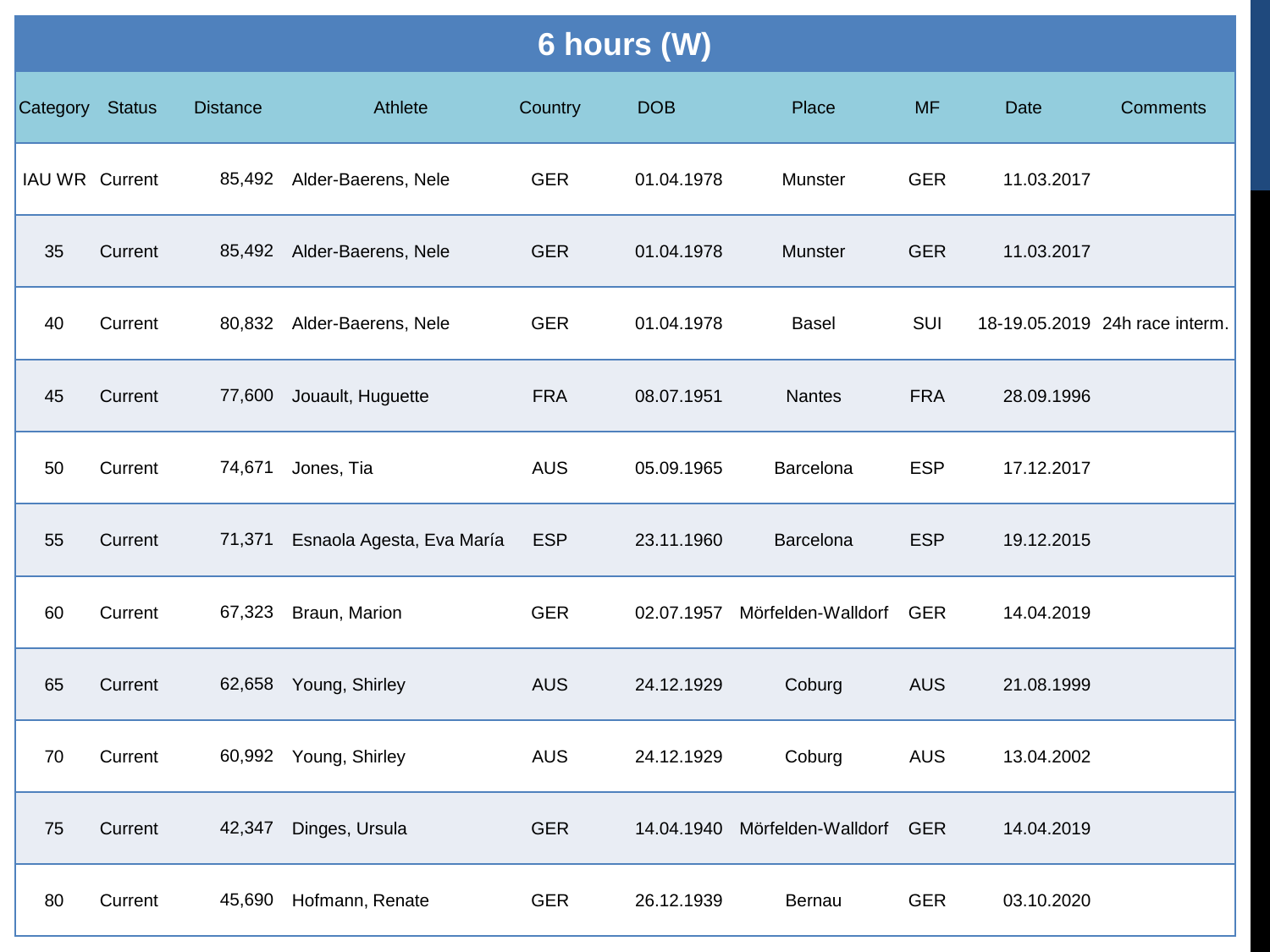|                 | 12 hours (W) |                 |                             |            |            |                                        |            |                   |                  |  |
|-----------------|--------------|-----------------|-----------------------------|------------|------------|----------------------------------------|------------|-------------------|------------------|--|
| Category Status |              | <b>Distance</b> | Athlete                     | Country    | <b>DOB</b> | Place                                  | <b>MF</b>  | <b>Date</b>       | <b>Comments</b>  |  |
| IAU WR Current  |              |                 | 149,130 Herron, Camille     | <b>USA</b> | 25.12.1981 | Phoenix                                | <b>USA</b> | 9-10.12.2017      | 24h race interm. |  |
| 35              | Current      |                 | 149,130 Herron, Camille     | <b>USA</b> | 25.12.1981 | Phoenix                                | <b>USA</b> | 9-10.12.2017      | 24h race interm. |  |
| 40              | Current      |                 | 148,071 Alder-Baerens, Nele | <b>GER</b> | 01.04.1978 | <b>Basel</b>                           | SUI        | 18-19.05.2019     | 24h race interm. |  |
| 45              | Current      |                 | 141,200 Kudo, Mami          | <b>JPN</b> | 17.07.1964 | Taipei                                 | <b>TPE</b> | 10-11.12.2011     |                  |  |
| 50              | Current      |                 | 132,202 Reutovitch, Irina   | <b>RUS</b> |            | 21.01.1950 San Giovanni Lupatoto ITA   |            | 22-23.09.2001     |                  |  |
| 55              | Current      |                 | 126,309 Esnaola Agesta, Eva | <b>ESP</b> | 23.11.1960 | Barcelona                              | <b>ESP</b> | 17-18.12.2016     | 24h race interm. |  |
| 60              | Current      |                 | 112,552 Horn, Debra         | <b>USA</b> | 11.03.1959 | Sharon Hill                            | <b>USA</b> | 12-13.06.2019     | 24h race interm. |  |
| 65              | Current      |                 | 100,224 Shields, Maria      | <b>USA</b> | 27.12.1950 | Sharon Hill                            |            | USA 12-13.06.2019 |                  |  |
| 70              | Current      |                 | 103,600 Young, Shirley      | <b>AUS</b> | 24.12.1929 | East Burwood                           | <b>AUS</b> | 20.10.2002        |                  |  |
| 75              | Current      |                 | 74,014 Landry, Marion       | CAN        | 27.08.1944 | Augusta                                | <b>USA</b> | 08-09.11.2019     |                  |  |
| 80              | Current      |                 | 63,548 Seabrook, Patricia   | <b>GBR</b> |            | 26.02.1940 Battersea Park (London) GBR |            | 18.09.2021        | 24h race interm. |  |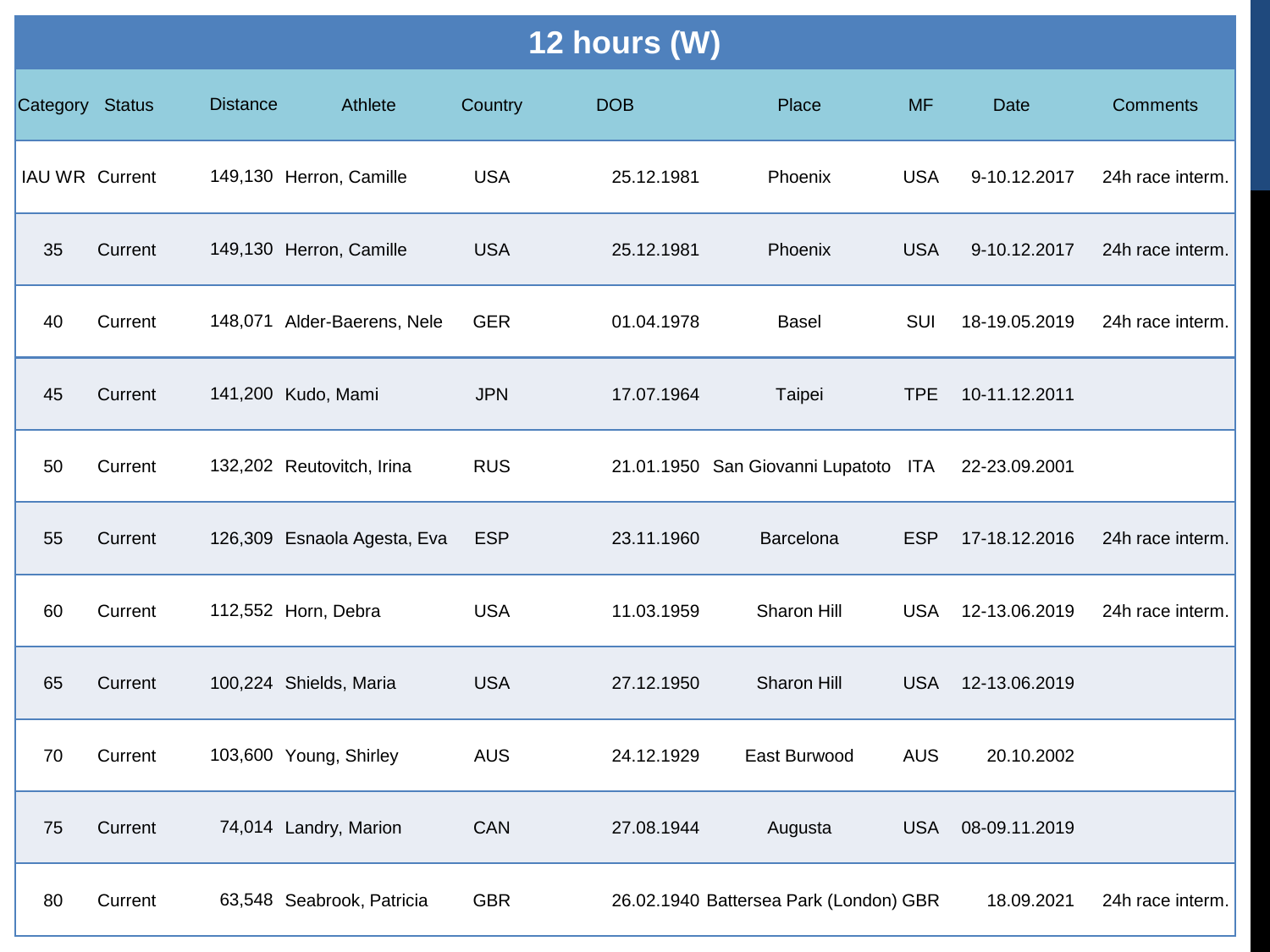| <b>24 hours (W)</b> |               |                 |                            |            |            |                                   |            |               |          |
|---------------------|---------------|-----------------|----------------------------|------------|------------|-----------------------------------|------------|---------------|----------|
| Category            | <b>Status</b> | <b>Distance</b> | Athlete                    | Country    | <b>DOB</b> | Place                             | <b>MF</b>  | Date          | Comments |
| <b>IAU WR</b>       | Current       | 270,116         | Herron, Camille            | <b>USA</b> | 25.12.1981 | Albi                              | <b>FRA</b> | 26-27.10.2019 |          |
| Africa              | Initial       | 190,430         | <b>Hazel Moller</b>        | <b>RSA</b> | 03.11.1972 | Pietermaritzburg                  | <b>RSA</b> | 20.09.2014    |          |
| Asia                | Initial       | 255,303         | Kudo, Mami                 | <b>JPN</b> | 17.07.1964 | Taipei                            | <b>TPE</b> | 11.12.2011    |          |
| Europe              | Current       | 261,060         | Pazda-Pozorska, Malgorzata | <b>POL</b> | 16.02.1982 | Pabianice                         | <b>POL</b> | 29-30.08.2020 |          |
| North America       | Initial       | 262,193         | Herron, Camille            | <b>USA</b> | 25.12.1981 | Phoenix                           | <b>USA</b> | 8-9.12.2018   |          |
| Oceania             | Initial       | 239,564         | Nicholl, Deb               | <b>AUS</b> | 10.02.1970 | Caboolture                        | <b>AUS</b> | 21.07.2013    |          |
| South America       | Initial       | 224,484         | Lucas, Campos, Denise      | <b>BRA</b> | 12.07.1979 | Rio de Janeiro                    | <b>BRA</b> | 29.11.2009    |          |
| 35                  | Current       | 262,193         | Herron, Camille            | <b>USA</b> | 25.12.1981 | Phoenix                           | <b>USA</b> | 8-9.12.2018   |          |
| 40                  | Current       | 259,990         | Bereznowska, Patrycja      | <b>POL</b> | 17.10.1975 | <b>Belfast</b>                    | <b>GBR</b> | 1-2.7.2017    |          |
| 45                  | Current       | 255,303         | Kudo, Mami                 | <b>JPN</b> | 17.07.1964 | Taipei                            | <b>TPE</b> | 10-11.12.2011 |          |
| 50                  | Current       | 243,657         | Lomsky, Sigrid             | <b>GER</b> | 16.01.1942 | Basel                             | <b>SUI</b> | 1-2.05.1993   |          |
| 55                  | Current       | 217,811         | Esnaola Agesta, Eva        | <b>ESP</b> | 23.11.1960 | Barcelona                         | <b>ESP</b> | 17-18.12.2016 |          |
| 60                  | Current       | 195,975         | Dahl, Marianne             | <b>GER</b> | 29.10.1943 | Hamburg                           | <b>GER</b> | 15-16.05.2004 |          |
| 65                  | Current       | 195,498         | Paltseva, Rimma            | <b>RUS</b> | 14.10.1948 | Torino                            | <b>ITA</b> | 11-12.04.2015 |          |
| 70                  | Current       | 182,620         | Brown, Sandra Dobney       | <b>GBR</b> | 01.04.1949 | <b>Belfast</b>                    | <b>GBR</b> | 22-23.06.2019 |          |
| 75                  | Current       | 130,676         | Bauer, Edda Hanna          | <b>GER</b> | 14.07.1944 | <b>Bottrop</b>                    | <b>GER</b> | 25-08-2019    |          |
| 80                  | Current       | 121,869         | Seabrook, Patricia         | <b>GBR</b> | 26.02.1940 | <b>Battersea Park</b><br>(London) | <b>GBR</b> | 18.09.2021    |          |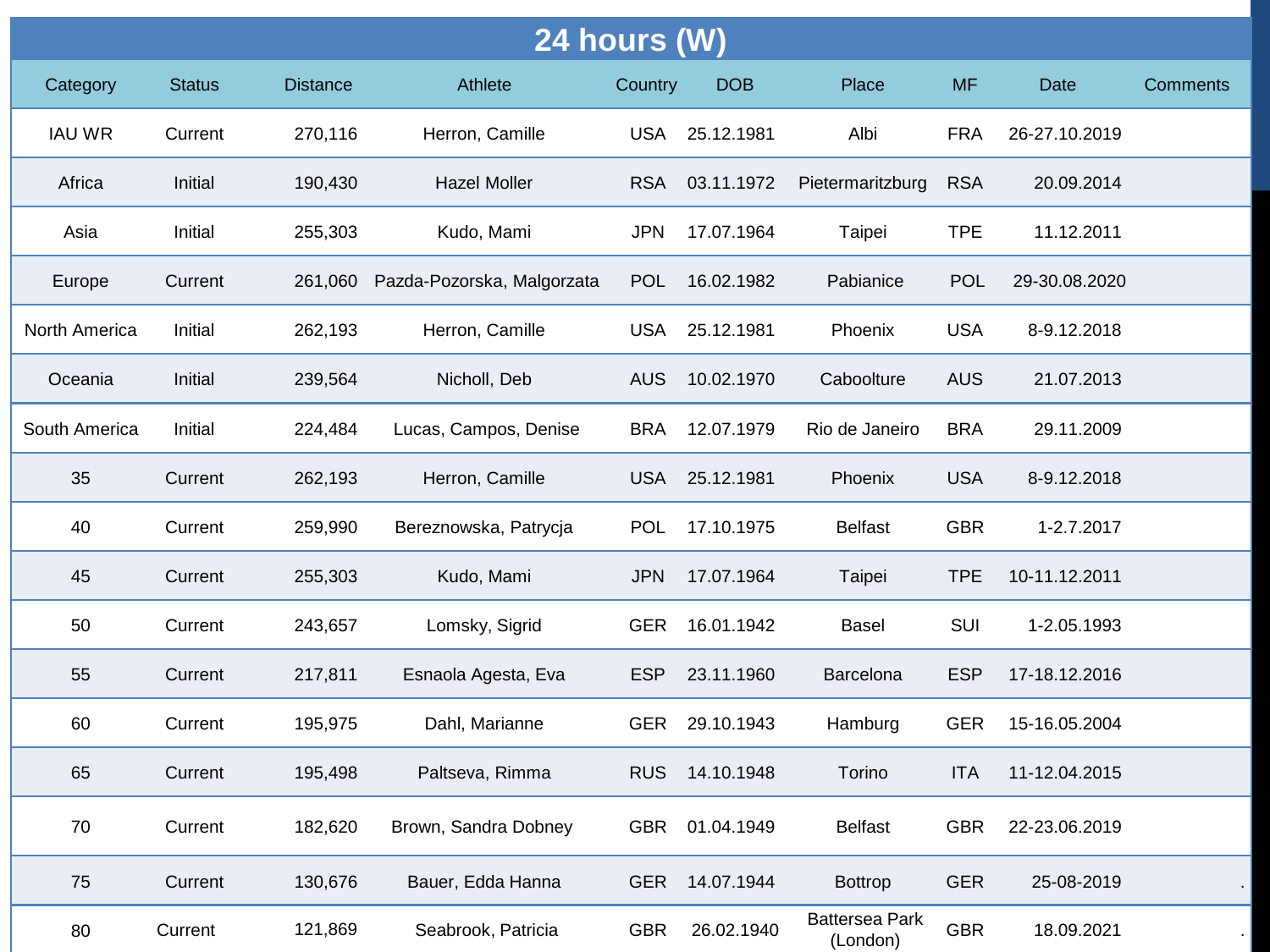|                       | 48 hours (W)  |                 |                            |            |                     |                         |            |                  |                 |  |
|-----------------------|---------------|-----------------|----------------------------|------------|---------------------|-------------------------|------------|------------------|-----------------|--|
| Category              | <b>Status</b> | <b>Distance</b> | Athlete                    | Country    | <b>DOB</b>          | Place                   | <b>MF</b>  | <b>Date</b>      | <b>Comments</b> |  |
| <b>IAU WR Current</b> |               |                 | 397,103 Inagaki, Sumie     | <b>JPN</b> | 06.04.1966 Surgeres |                         | <b>FRA</b> | 21-23.05.2010    |                 |  |
| 35                    | Current       |                 | 369,749 Berces, Edit       | <b>HUN</b> | 16.05.1964 Surgeres |                         | <b>FRA</b> | 2-04.05.2003     |                 |  |
| 40                    | Current       |                 | 397,103 Inagaki, Sumie     | <b>JPN</b> | 06.04.1966 Surgeres |                         | <b>FRA</b> | 21-23.05.2010    |                 |  |
| 45                    | Current       |                 | 378,082 Fatton, Julia      | <b>GER</b> |                     | 24.04.1972 Balatonfüred | <b>HUN</b> | 29.09-01.10.2017 |                 |  |
| 50                    | Current       |                 | 377,892 Trapp, Sue Ellen   | <b>USA</b> | 03.03.1946 Surgeres |                         | <b>FRA</b> | 2-04.05.1997     |                 |  |
| 55                    | Current       |                 | 357,987 Eremina, Galina    | <b>RUS</b> | 14.02.1953 Surgeres |                         | <b>FRA</b> | 22-24.05.2009    |                 |  |
| 60                    | Current       |                 | 305,820 Lamothe, Francoise | <b>FRA</b> | 25.11.1923 Surgeres |                         | <b>FRA</b> | 14-16.05.1986    |                 |  |
| 65                    | Current       |                 | 272,793 Lamothe, Francoise | <b>FRA</b> | 25.11.1923 Surgeres |                         | <b>FRA</b> | 7-09.03.1991     |                 |  |
| 70                    | Current       |                 | 257,053 Bauer, Edda Hanna  | <b>GER</b> | 14.07.1944 Kladno   |                         | <b>CZE</b> | 21-23.07.2017    |                 |  |
| 75                    | Current       |                 | 235,130 Bauer, Edda Hanna  | <b>GER</b> | 14.07.1944 Kladno   |                         | <b>CZE</b> | 26-28.07.2019    |                 |  |
| 80                    | Current       |                 | 162,187 Macklow, Barbara   | <b>USA</b> | 30.04.1934 Phoenix  |                         | <b>USA</b> | 28-30.12.2016    |                 |  |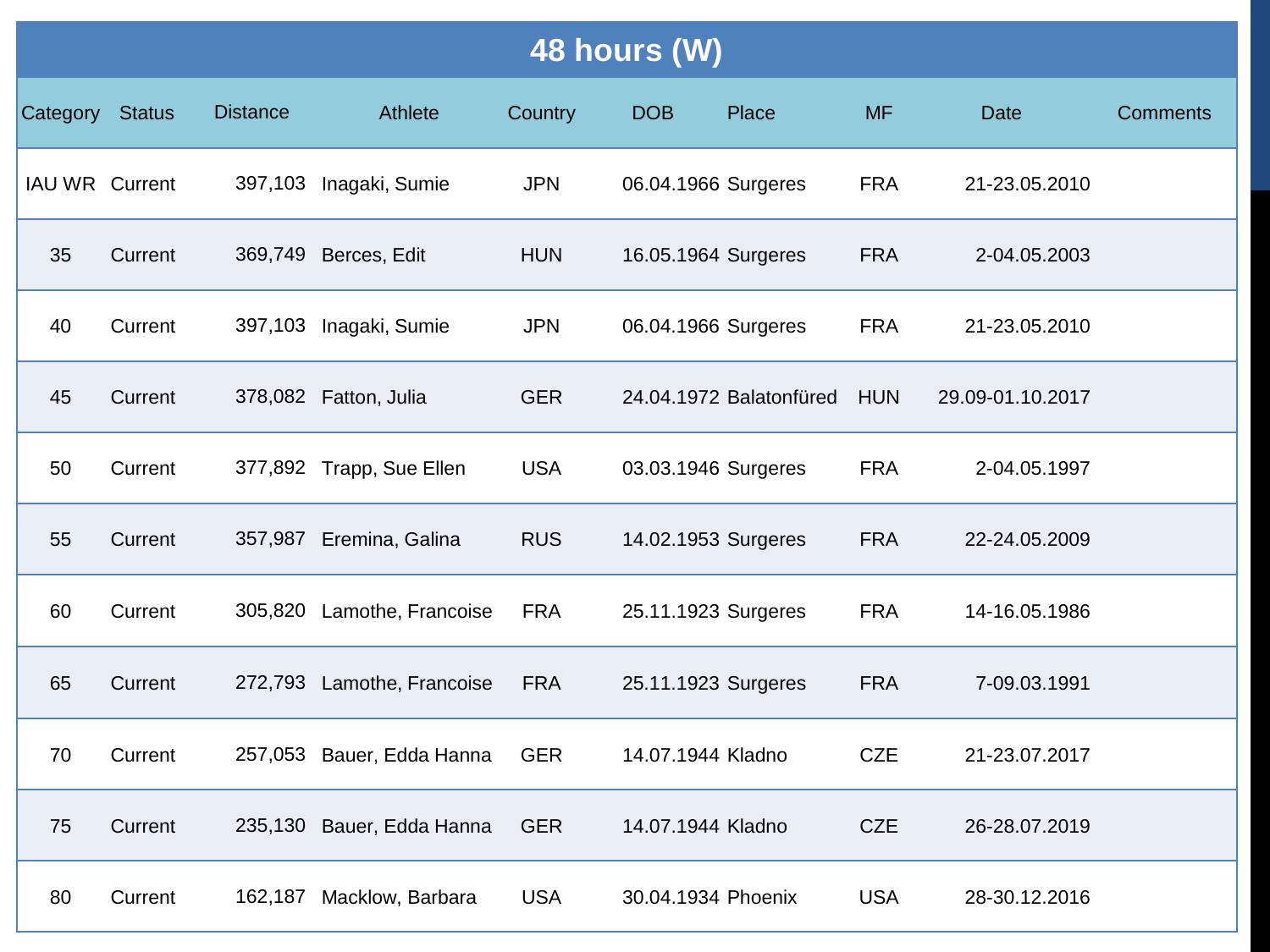| 6 days (W) |               |                         |                                |            |            |                             |            |                      |                 |  |
|------------|---------------|-------------------------|--------------------------------|------------|------------|-----------------------------|------------|----------------------|-----------------|--|
| Category   | <b>Status</b> | <b>Distance</b>         | Athlete                        | Country    | <b>DOB</b> | Place                       | <b>MF</b>  | <b>Date</b>          | <b>Comments</b> |  |
| <b>WBP</b> | Current       | 883,631 Barwick, Sandra |                                | <b>NZL</b> |            | 27.02.1949 Campbelltown NZL |            | 18-24.11.1990        |                 |  |
| 35         | Current       |                         | 806,000 Robinson, Eleanor      | <b>GBR</b> | 20.11.1947 | Colac                       | <b>AUS</b> | 26.11-2.12.1984      |                 |  |
| 40         | Current       |                         | 883,631 Barwick, Sandra        | <b>NZL</b> |            | 27.02.1949 Campbelltown NZL |            | 18-24.11.1990        |                 |  |
| 45         | Current       |                         | 773,976 David-Bodet, Christine | <b>FRA</b> | 08.05.1958 | Erkrath                     | <b>GER</b> | 31.07-06.08.2005     |                 |  |
| 50         | Current       | 727,509 Mower, Amy      |                                | <b>USA</b> | 22.10.1968 | Phoenix                     | <b>USA</b> | 28.12.2018-3.01.2019 |                 |  |
| 55         | Current       | 782,336 Gielen, Silke   |                                | <b>GER</b> | 22.09.1957 | Balatonfüred                | <b>HUN</b> | 4-10.05.2017         |                 |  |
| 60         | Current       | 718,360 Gielen, Silke   |                                | <b>GER</b> | 22.09.1957 | Balatonfüred                | <b>HUN</b> | 2-8.09.2021          |                 |  |
| 65         | Current       | 552,890 Bayer, Else     |                                | <b>GER</b> | 30.06.1939 | Erkrath                     | <b>GER</b> | 1-7.08.2004          |                 |  |
| 70         | Current       | 600,290 Klein, Helen    |                                | <b>USA</b> |            | 27.11.1922 Gibson Ranch USA |            | 1-7.01.1993          |                 |  |
| 75         | Current       |                         | 525,304 Bauer, Edda Hanna      | <b>GER</b> | 14.07.1944 | Policoro                    | <b>ITA</b> | 16-22.09.2019        |                 |  |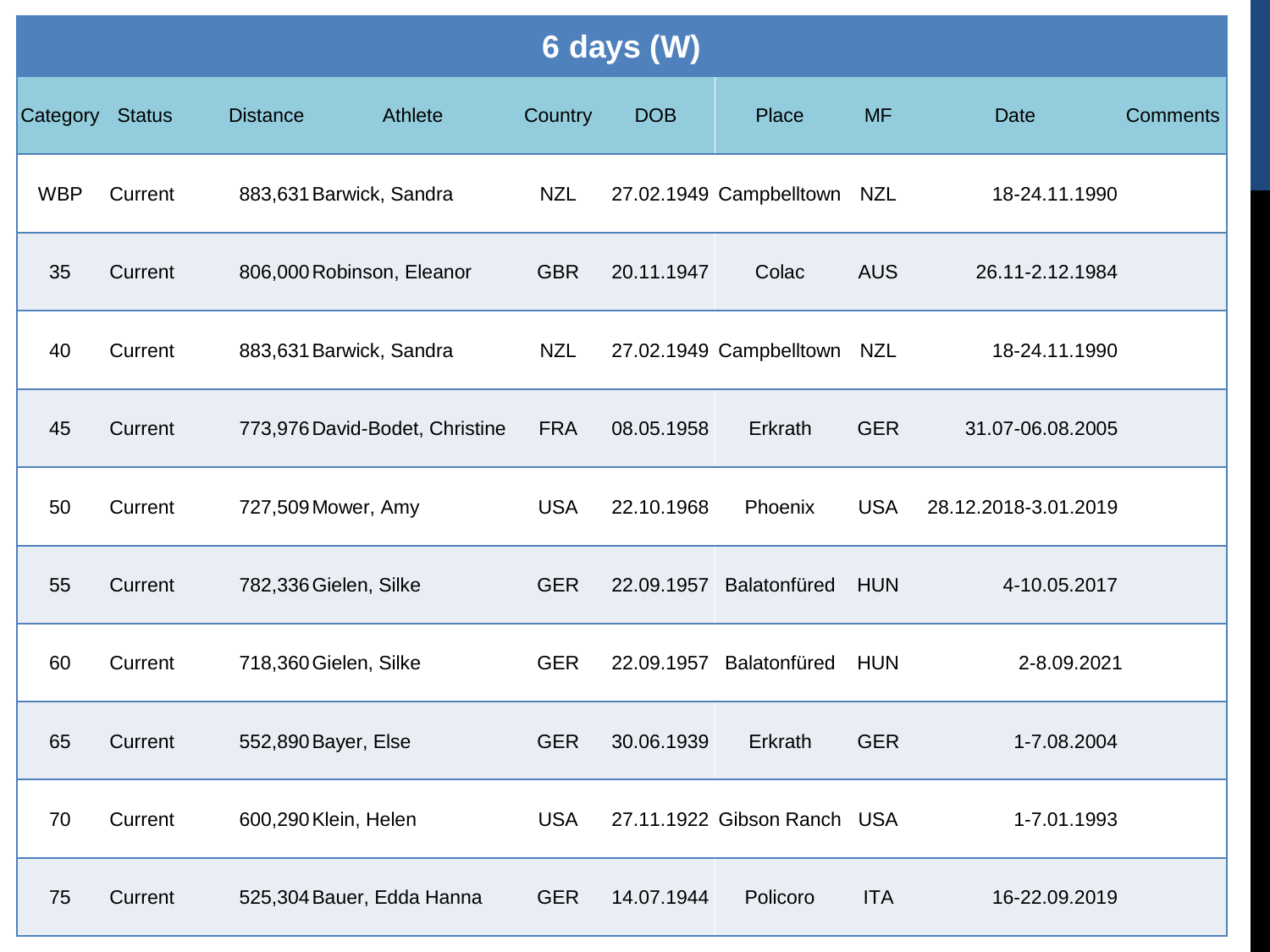

## IAU MEN RECORDS

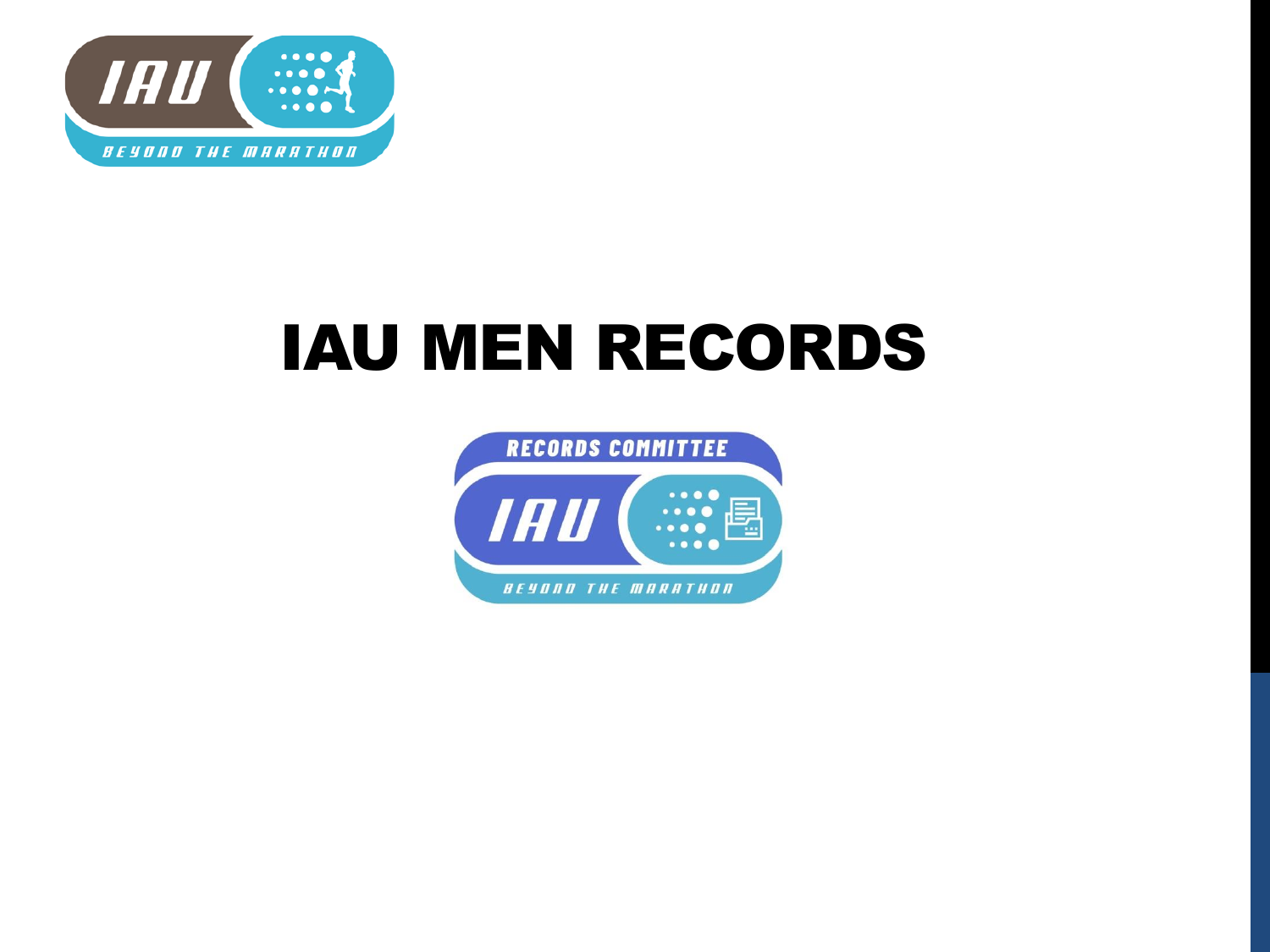| 50 Km (M)     |               |      |                                 |            |            |                    |            |               |                     |
|---------------|---------------|------|---------------------------------|------------|------------|--------------------|------------|---------------|---------------------|
| Category      | <b>Status</b> | Time | Athlete                         | Country    | <b>DOB</b> | Place              | <b>MF</b>  | Date          | Cooments            |
| <b>WR</b>     | Current       |      | 2:42:07 Negasa, Ketema Bekele   | <b>ETH</b> | 07.10.1986 | Port Elisabeth     | <b>RSA</b> | 23.05.2021    |                     |
| Africa        | Current       |      | 2:42:07 Negasa, Ketema Bekele   | <b>ETH</b> | 07.10.1986 | Port Elisabeth     | <b>RSA</b> | 23.05.2021    |                     |
| Asia          | Current       |      | 2:51:27 Kazami, Nao             | <b>JAP</b> | 09.04.1983 | <b>Brasov</b>      | <b>ROU</b> | 01.09.2019    |                     |
| Europe        | Current       |      | 2:47:42 Arrospide Garro, Iraitz | <b>ESP</b> | 05.08.1988 | <b>Brasov</b>      | <b>ROU</b> | 01.09.2019    |                     |
| North America | Initial       |      | 2:43:45 Cox, Josh               | <b>USA</b> | 09.08.1975 | Tempe              | <b>USA</b> | 16.01.2011    |                     |
| Oceania       | Initial       |      | 2:50:11 Martelletti, Paul       | <b>NZL</b> | 01.08.1979 | Boddington         | <b>GBR</b> | 01.07.2012    | Under investigation |
| South America | Initial       |      | 2:48:05 Pereira da Silva, Jose  | <b>BRA</b> | 05.07.1974 | Rio Grande         | <b>BRA</b> | 15.02.2009    |                     |
| 35            | Current       |      | 2.42.14 Makhele, Jonas          | <b>RSA</b> | 10.12.1981 | Port Elisabeth     | <b>RSA</b> | 23.05.2021    |                     |
| 40            | Current       |      | 2:48:26 Gongqa, Longile         | <b>RSA</b> | 22.02.1979 | <b>Brasov</b>      | <b>ROM</b> | 01.09.2019    |                     |
| 45            | Current       |      | 2.55.00 Moshiywa, Claude        | <b>RSA</b> | 10.10.1974 | Port Elisabeth     | <b>RSA</b> | 23.05.2021    |                     |
| 50            | Current       |      | 2:58:18 Kotov, Vladimir         | <b>BLR</b> | 21.02.1958 | Cape Town          | <b>RSA</b> | 03.04.2010    |                     |
| 55            | Current       |      | 3:17:26 Perkins, Otho           | <b>USA</b> | 08.03.1930 | Worthington        | <b>USA</b> | 1986          |                     |
| 60            | Current       |      | 3.06.28 Hughes, Tomas Edward    | <b>IRL</b> | 08.01.1960 | Lisburn            | <b>GBR</b> | 29.05.2021    |                     |
| 65            | Current       |      | 3:34:18 Shaw, John              | <b>AUS</b> | 03.06.1953 | Wangaratt          | <b>AUS</b> | 28.10.2018    |                     |
| 70            | Current       |      | 4:15:55 Hofmann, Wilhelm        | <b>GER</b> | 12.01.1927 | Rodenbach          | <b>GER</b> | 12.04.1997    |                     |
| 75            | Current       |      | 4:14:57 Gutbier, Heinrich       | <b>GER</b> | 03.12.1923 | Rodenbach          | <b>GER</b> | 13.11.1999    |                     |
| 80            | Current       |      | 5:36:41 Simon, Josef Mathias    | <b>LUX</b> | 25.03.1933 | Steyr              | <b>AUT</b> | 03.10.2015    |                     |
| 85            | Current       |      | 7:02:10 Oliver, Geoffrey        | <b>GBR</b> | 08.08.1933 | <b>Tooting Bec</b> | <b>GBR</b> | 22-23.09.2018 | 24h race interm.    |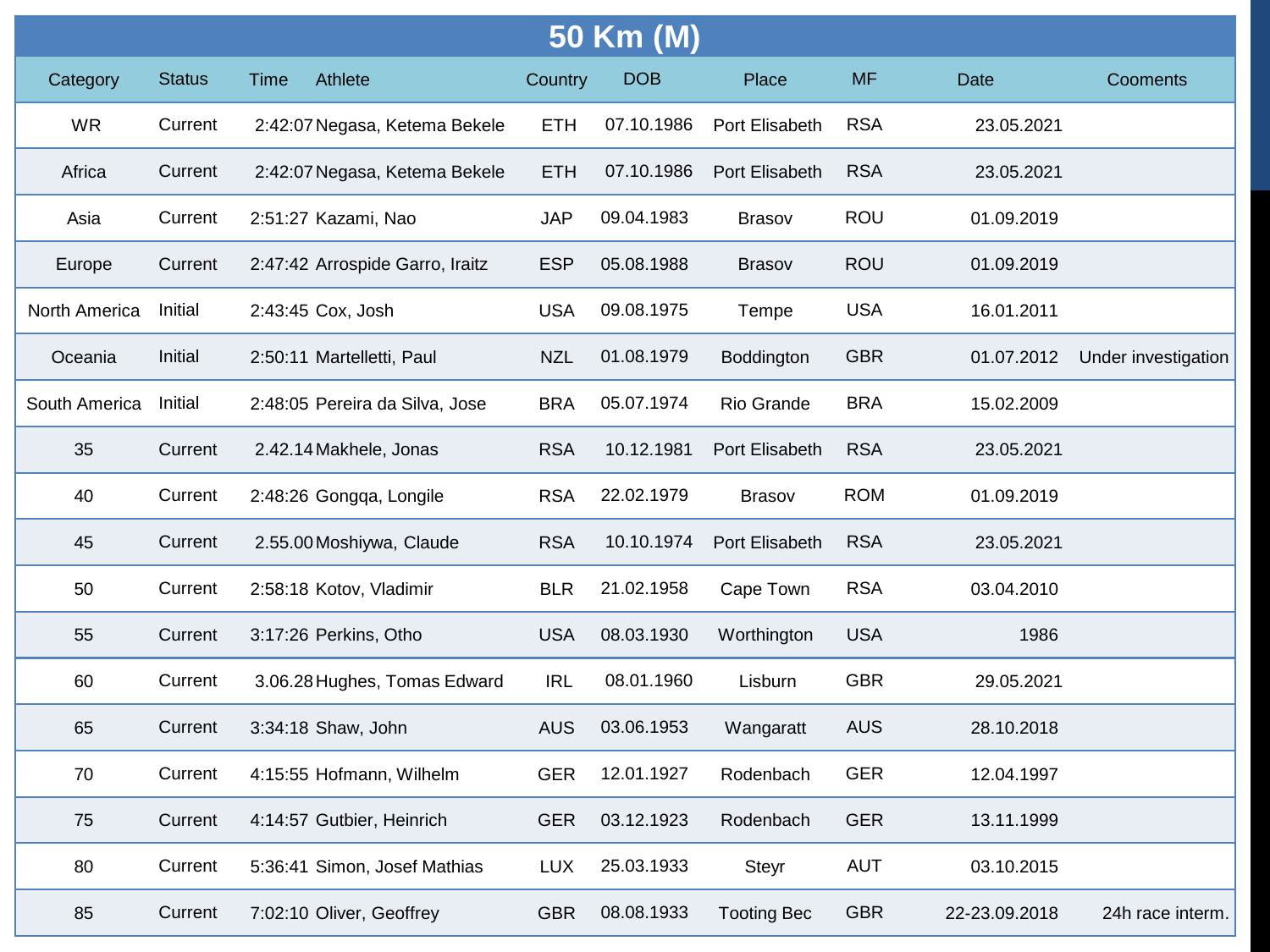| 50 Miles (M) |  |
|--------------|--|
|--------------|--|

| <b>Category Status</b> |         | Athlete<br>Time                   | Country    | <b>DOB</b> | Place                     | <b>MF</b>  | <b>Date</b> | Cooments |
|------------------------|---------|-----------------------------------|------------|------------|---------------------------|------------|-------------|----------|
| <b>IAU WR</b>          | Initial | 4:50:08 Walmsley, Jim             | <b>USA</b> | 17.01.1990 | Sacramento, CA            | <b>USA</b> | 04.05.2019  |          |
| M35                    | Initial | 4:51:49 Ritchie, Donald A.        | <b>GBR</b> | 06.07.1944 | Hendon, Barnet,<br>London | <b>GBR</b> | 12.03.1983  |          |
| M40                    | Initial | 5:14:54 Müller, Fritz             | <b>USA</b> | 1936       | New York                  | <b>USA</b> | 03.11.1979  |          |
| M45                    | Initial | 5:33:26 Buquet, Christophe        | <b>FRA</b> | 20.03.1963 | Torhout                   | <b>BEL</b> | 20.06.2009  |          |
| M50                    | Initial | 5:35:03 Corbett, Ted              | <b>USA</b> | 1920       | New York                  | <b>USA</b> | 18.10.1970  |          |
| M <sub>55</sub>        | Initial | 5:24:00 de Oliveira, Marcio       | <b>BRA</b> | 26.04.1951 | Torhout                   | <b>BEL</b> | 20.06.2009  |          |
| M60                    | Initial | 6:17:24 Richtman, Mark            | <b>USA</b> | 1956       | Riverbank, CA             | <b>USA</b> | 25.02.2017  |          |
| M65                    | Initial | 7:20:01 Piva, Ray                 | <b>USA</b> | 1925       | Hayward, CA               | <b>USA</b> | 08.03.1991  |          |
| M70                    | Initial | 7:43:28 Hughes, Randall           | <b>AUS</b> | 17.01.1924 | Burwood, VIC              | <b>AUS</b> | 29.07.1995  |          |
| M75                    | Initial | 8:34:28 Piva, Ray                 | <b>USA</b> | 1925       | San Francisco, CA         | <b>USA</b> | 20.04.2002  |          |
| M80                    |         | Initial 10:16:17 Dodson, William  | <b>USA</b> | 28.02.1935 | San Francisco, CA         | <b>USA</b> | 18.04.2015  |          |
| M85                    |         | Initial 16:51:10 Bruckert, Eugene | <b>USA</b> | 1935       | Augusta, NJ               | <b>USA</b> | 30.09.2020  |          |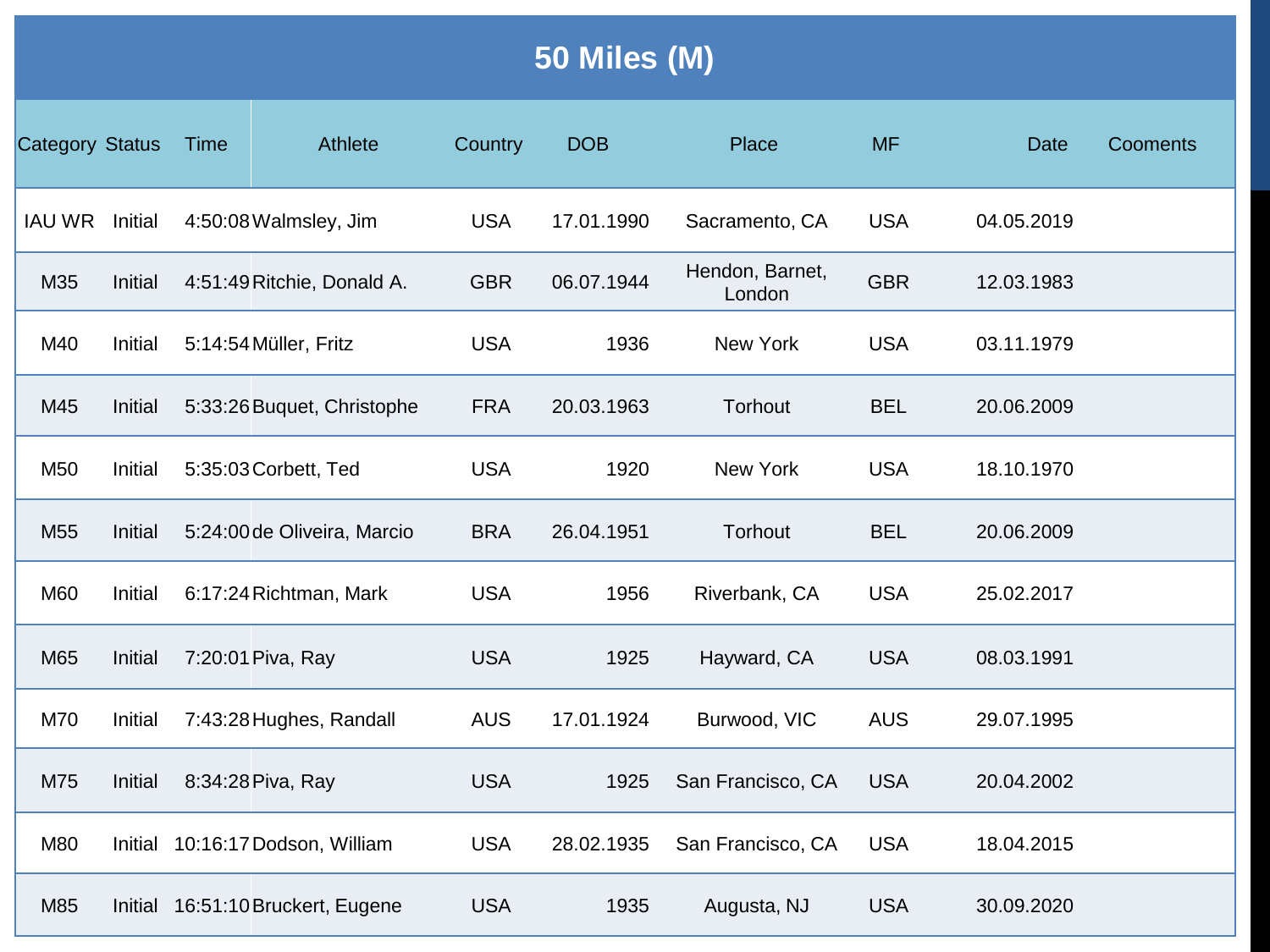| 100 Km (M)      |               |                               |                |            |                         |            |               |                  |  |  |  |
|-----------------|---------------|-------------------------------|----------------|------------|-------------------------|------------|---------------|------------------|--|--|--|
| <b>Category</b> | <b>Status</b> | <b>Athlete</b><br><b>Time</b> | <b>Country</b> | <b>DOB</b> | <b>Place</b>            | <b>MF</b>  | <b>Date</b>   | <b>Comments</b>  |  |  |  |
| <b>WR</b>       | Current       | 6:09:14 Kazami, Nao           | <b>JPN</b>     | 09.04.1983 | Lake Saroma             | <b>JPN</b> | 24.06.2018    |                  |  |  |  |
| Africa          | Initial       | 6:24:05 Bongmusa Mthembu      | <b>RSA</b>     | 27.06.1983 | Los Alcazares           | <b>ESP</b> | 27.11.2016    |                  |  |  |  |
| Asia            | Initial       | 6:09:14 Kazami, Nao           | <b>JPN</b>     | 09.04.1983 | Lake Saroma             | <b>JPN</b> | 24.06.2018    |                  |  |  |  |
| Europe          | Initial       | 6:10:20 Ritchie, Don          | <b>GBR</b>     | 06.07.1944 | Crystal Palace (London) | <b>GBR</b> | 28.10.1978    |                  |  |  |  |
| North America   | Initial       | 6:27:44 King, Max             | <b>USA</b>     | 24.02.1980 | Doha                    | QAT        | 22.11.2014    |                  |  |  |  |
| Oceania         | Initial       | 6.29.25 Sloan, Timothy        | <b>AUS</b>     | 29.07.1967 | Ross-Richmond           | <b>AUS</b> | 23.04.1995    |                  |  |  |  |
| South America   | Initial       | 6:18:09 Nunes, Valmir         | <b>BRA</b>     | 16.01.1964 | Winschoten              | <b>NED</b> | 16.09.1995    |                  |  |  |  |
| 35              | Current       | 6:09:14 Kazami, Nao           | <b>JPN</b>     | 09.04.1983 | Lake Saroma             | <b>JPN</b> | 24.06.2018    |                  |  |  |  |
| 40              | Current       | 6:18:24 Ardemagni, Mario      | <b>ITA</b>     | 02.04.1963 | Winschoten              | <b>NED</b> | 11.09.2004    |                  |  |  |  |
| 45              | Current       | 6:30:35 Vuillemenot, Roland   | <b>FRA</b>     | 21.08.1946 | Chavagnes               | <b>FRA</b> | 27.05.1995    |                  |  |  |  |
| 50              | Current       | 6:43:33 Vuillemenot, Roland   | <b>FRA</b>     | 21.08.1946 | Cleder                  | <b>FRA</b> | 25.08.1996    |                  |  |  |  |
| 55              | Current       | 7:07:26 Lantink, Jan-Albert   | <b>NED</b>     | 12.05.1958 | <b>Belfast</b>          | <b>GBR</b> | 25.06.2016    |                  |  |  |  |
| 60              | Current       | 7:29:35 Lantink, Jan-Albert   | <b>NED</b>     | 12.05.1958 | Sveti Marti             | CRO        | 08.09.2018    |                  |  |  |  |
| 65              | Current       | 8:07:22 van der Lee, Will     | <b>NED</b>     | 23.10.1929 | Winschoten              | <b>NED</b> | 16.09.1995    |                  |  |  |  |
| 70              | Current       | 8:53:45 Courtillon, Max       | <b>FRA</b>     | 11.01.1927 | Rodenbach               | <b>GER</b> | 12.04.1997    |                  |  |  |  |
| 75              | Current       | 9:43:51 Gutbier, Heinrich     | <b>GER</b>     | 03.12.1923 | Troisdorf               | <b>GER</b> | 10.04.1999    |                  |  |  |  |
| 80              | Current       | 10:40:43 Caponetto, Antonino  | <b>ITA</b>     | 11.12.1931 | Seregno                 | <b>ITA</b> | 22.04.2012    |                  |  |  |  |
| 85              | Current       | 15:40:53 Caponetto, Antonino  | <b>ITA</b>     | 11.12.1931 | San Giovanni Lupatotto  | <b>ITA</b> | 14-15.09.2019 | 24h race interm. |  |  |  |
| 90              | Current       | 18:09:04 Fagnani, Walter      | <b>ITA</b>     | 17.09.1924 | Florence                | <b>ITA</b> | 30-31.5.2015  |                  |  |  |  |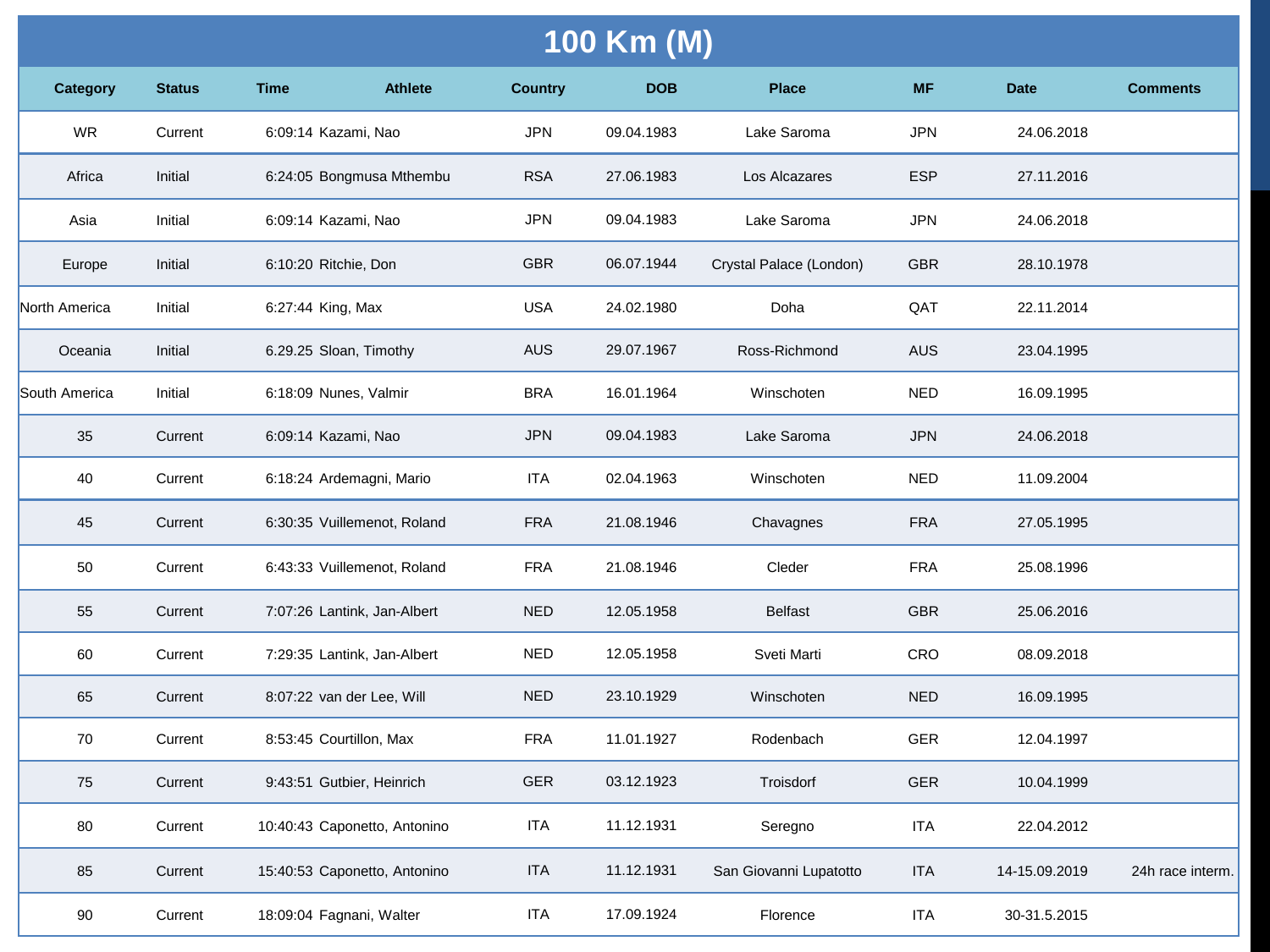| <b>100 miles (M)</b> |  |                                        |         |            |                      |                                  |            |                   |                     |  |
|----------------------|--|----------------------------------------|---------|------------|----------------------|----------------------------------|------------|-------------------|---------------------|--|
| Category Status      |  | Time                                   | Athlete | Country    | <b>DOB</b>           | Place                            | <b>MF</b>  | <b>Date</b>       | <b>Comments</b>     |  |
|                      |  | IAU WR Current 11:19:13 Bitter, Zach   |         | <b>USA</b> | 21.01.1986 Milwaukee |                                  |            | USA 24-25.08.2019 | 24h race<br>interm. |  |
| 35                   |  |                                        |         |            |                      |                                  |            |                   |                     |  |
| 40                   |  | Current 12:00:00 Kouros, Yiannis       |         | <b>GRE</b> | 13.02.1956 Adelaide  |                                  | <b>AUS</b> | 4-05.10.1997      | 24h race<br>interm. |  |
| 45                   |  | Current 12:19:11 Kouros, Yiannis       |         | <b>GRE</b> |                      | 13.02.1956 S. Giovanni Lupatotto | <b>ITA</b> | 22-23.09.2001     |                     |  |
| 50                   |  | Current 13:52:29 Aldous, Jay           |         | <b>USA</b> | 07.07.1961 Phoenix   |                                  | <b>USA</b> | 18.12.2011        |                     |  |
| 55                   |  | Current 14:16:09 De las Heras, Nicolas |         | <b>ESP</b> | 26.12.1964 Barcelona |                                  | <b>ESP</b> | 11.12.2021        | 24h race<br>interm. |  |
| 60                   |  | Current 13:59:44 Lantink, Jan-Albert   |         | <b>NED</b> |                      | 12.05.1958 Rothenburg O.T.       |            | GER 04-05.10.2019 |                     |  |
| 65                   |  | Current 17:08:15 Mainix, Christian     |         | <b>FRA</b> |                      | 19.04.1939 St-Doulchard          |            | FRA 16-17.10.2004 |                     |  |
| 70                   |  | Current 18:16:49 Jones, Max            |         | <b>GBR</b> |                      | 03.06.1927 Humberside            | <b>GBR</b> | 2-3.8.1997        | 24h race<br>interm. |  |
| 75                   |  | Current 20:33.29 Fanshawe, John        |         | <b>GBR</b> |                      | 29.01.1946 Gloucester            |            | GBR 28-29.08.2021 | 24h race<br>interm. |  |
| 80                   |  | Current 24:00:55 Oliver, Geoffrey      |         | <b>GBR</b> |                      | 08.08.1933 Tooting Bec           |            | GBR 20-21.09.2014 | 24h race<br>interm. |  |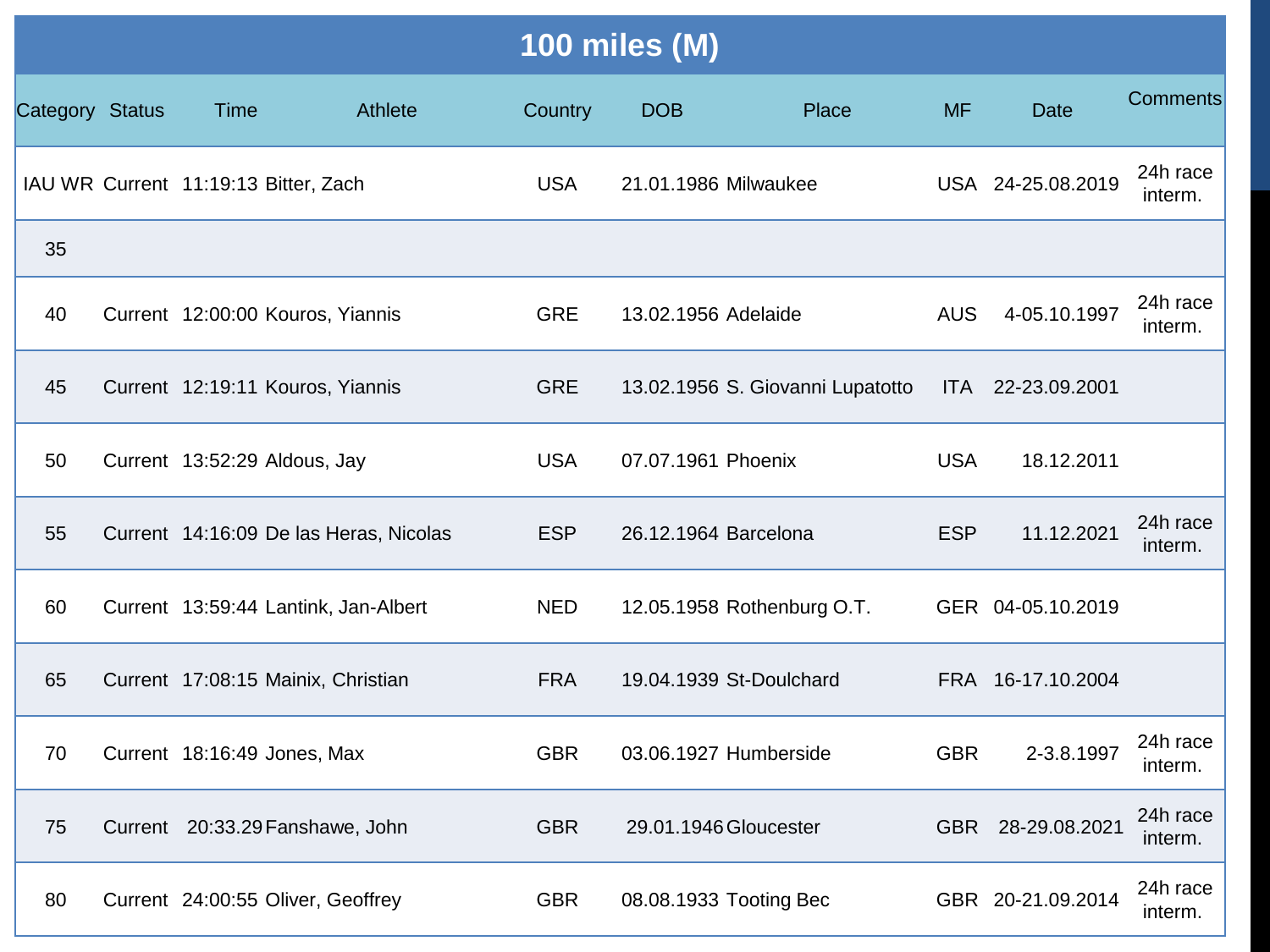| 6 hours (M)    |               |                            |                             |            |                       |                |            |             |                     |  |  |
|----------------|---------------|----------------------------|-----------------------------|------------|-----------------------|----------------|------------|-------------|---------------------|--|--|
| Category       | <b>Status</b> | <b>Distance</b>            | Athlete                     | Country    | <b>DOB</b>            | Place          | <b>MF</b>  | <b>Date</b> | <b>Comments</b>     |  |  |
| IAU WR Current |               | 97,200 Ritchie, Donald     |                             | <b>GBR</b> | 06.07.1944            | London         | <b>GBR</b> | 28.10.1978  |                     |  |  |
| 35             |               |                            |                             |            |                       |                |            |             |                     |  |  |
| 40             | Current       | 89,973 Beneens, André      |                             | <b>BEL</b> | 27.06.1954            | <b>Stein</b>   | <b>NED</b> | 03.03.1996  |                     |  |  |
| 45             | Current       | 87,579 Kruglikov, Anatoly  |                             | <b>RUS</b> | 09.10.1957            | <b>Moscow</b>  | <b>RUS</b> | 7-8.02.2003 |                     |  |  |
| 50             | Current       |                            | 86,056 Lindemann, Rainer    | <b>GER</b> | 29.01.1949            | <b>Stein</b>   | <b>NED</b> | 07.03.1999  |                     |  |  |
| 55             | Current       | 83,490 Lantink, Jan-Albert |                             | <b>NED</b> | 12.05.1958            | <b>Belfast</b> | <b>GBR</b> | 25.06.2016  | 100 Km race interm. |  |  |
| 60             | Current       | 78,953 Schoonbroodt, Jo    |                             | <b>NED</b> | 11.09.1950            | <b>Stein</b>   | <b>NED</b> | 04.03.2012  |                     |  |  |
| 65             | Current       | 74,756 Schoonbroodt, Jo    |                             | <b>NED</b> | 11.09.1950            | <b>Stein</b>   | <b>NED</b> | 06.03.2016  |                     |  |  |
| 70             | Current       |                            | 60,439 Dziekonski, Tadeusz  | <b>POL</b> | 29.08.1950 Warzava    |                | <b>POL</b> | 20.03.2021  |                     |  |  |
| 75             | Current       | 63,940 Gutbier, Heinrich   |                             | <b>GER</b> | 03.12.1923 Ottweiller |                | <b>GER</b> | 07.10.2000  |                     |  |  |
| 80             | Current       |                            | 53,948 Simon, Josef Mathias | <b>LUX</b> | 25.03.1933            | Steyr          | <b>AUT</b> | 03.10.2015  |                     |  |  |
| 85             | Current       |                            | 48,558 Simon, Josef Mathias | <b>LUX</b> | 25.03.1933            | <b>Steyr</b>   | <b>AUT</b> | 15.09.2018  |                     |  |  |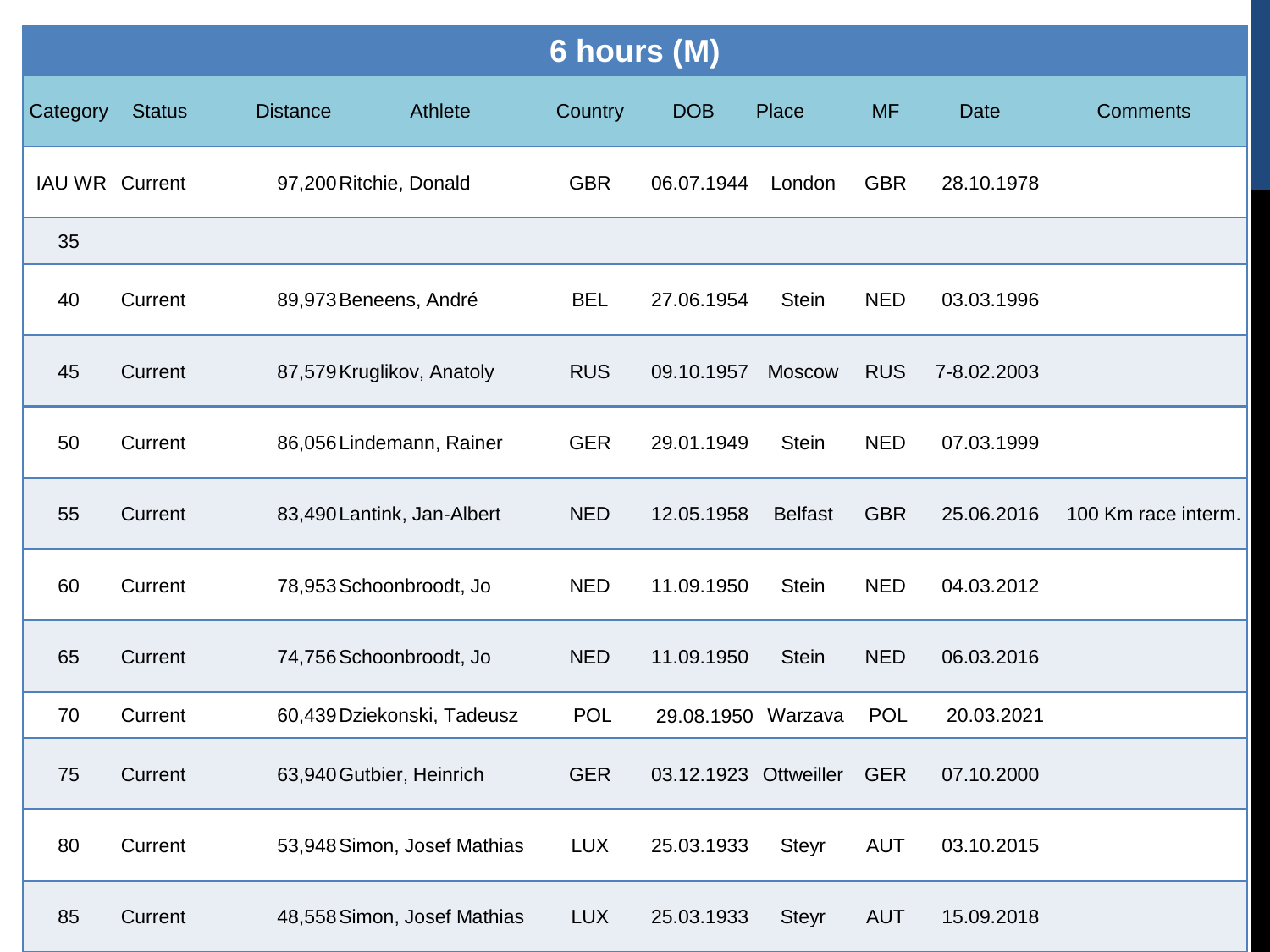| 12 hours (M)    |         |                 |                                |            |            |                                       |            |               |                                |  |
|-----------------|---------|-----------------|--------------------------------|------------|------------|---------------------------------------|------------|---------------|--------------------------------|--|
| Category Status |         | <b>Distance</b> | Athlete                        | Country    | <b>DOB</b> | Place                                 | <b>MF</b>  | Date          | Comments                       |  |
| IAU WR Current  |         |                 | 177,410 Sorokin, Alexander     | LTU        | 30.09.1981 | <b>Tel Aviv</b>                       | <b>ISR</b> | 07.01.2022    |                                |  |
| 35              |         |                 |                                |            |            |                                       |            |               |                                |  |
| 40              | Current |                 | 177,410 Sorokin, Alexander     | LTU        | 30.09.1981 | <b>Tel Aviv</b>                       | <b>ISR</b> | 07.01.2022    |                                |  |
| 45              | Current |                 | 159,233 Kouros, Yiannis        | <b>GRE</b> | 13.02.1956 | San Giovanni Lupa                     | <b>ITA</b> | 22-23.09.2001 |                                |  |
| 50              | Current |                 | 147,480 Stéphane, Ruel         | <b>FRA</b> | 21.01.1966 | Steenbergen                           | <b>NED</b> | 06.05.2017    |                                |  |
| 55              | Current |                 | 136,985 De las Heras, Nicolas  | <b>ESP</b> | 26.12.1964 | <b>Barcelona</b>                      | <b>ESP</b> |               | 11.12.2021 24h race interm.    |  |
| 60              | Current |                 | 136,287 Moral Alonso, Carlos   | <b>ESP</b> | 05.09.1960 | <b>Barcelona</b>                      | <b>ESP</b> |               | 11.12.2021 24h race interm.    |  |
| 65              | Current |                 | 122,752 McCorkindale, Bryan    | <b>NZL</b> | 21.07.1952 | Auckland                              | <b>NZL</b> |               | 07.10.2017 24h race interm.    |  |
| 70              | Current |                 | 109,600 Jones, Max             | <b>GBR</b> | 03.06.1927 | Humberside                            | <b>GBR</b> |               | 2-3.08.1997 24h race interm.   |  |
| 75              | Current |                 | 76,399 Vidan Melendez, Ricardo | <b>ESP</b> | 26.10.1941 | Barcelona                             | <b>ESP</b> | 17.12.2016    |                                |  |
| 80              | Current |                 | 91,413 Oliver, Geoffrey        | <b>GBR</b> | 08.08.1933 | <b>Tooting Bec</b>                    | <b>GBR</b> |               | 20-21.09.2014 24h race interm. |  |
| 85              | Current |                 | 79,712 Caponetto, Antonino     | <b>ITA</b> |            | 11.12.1931 San Giovanni Lupatotto ITA |            |               | 14-15.09.2019 24h race interm. |  |
| 90              | Current |                 | 52,967 Stricker, Albert        | SUI        | 22.10.1923 | Basel                                 | SUI        | 12.05.2018    |                                |  |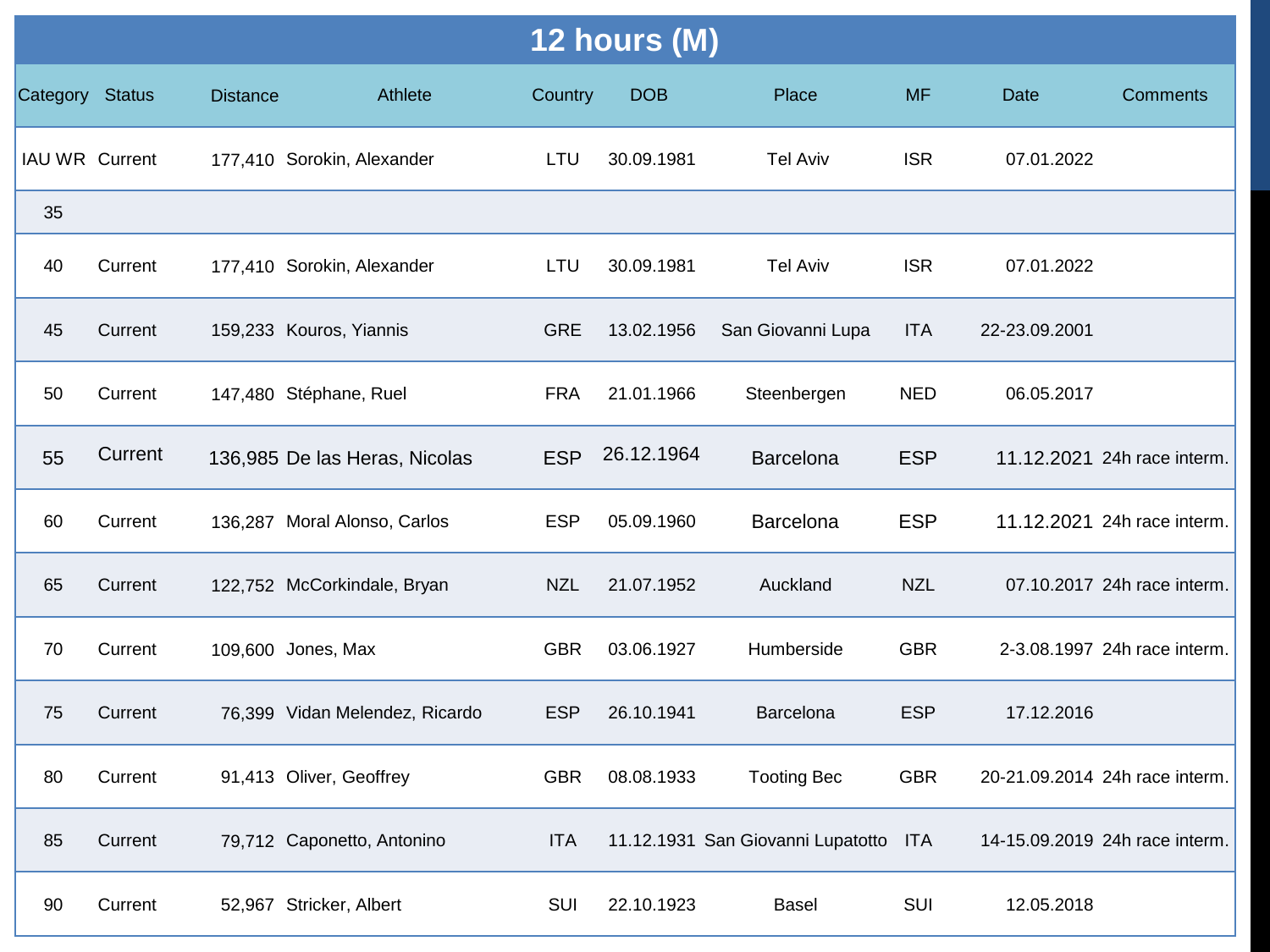| 24 hours (M)  |               |                         |                     |            |            |                      |            |               |                 |  |
|---------------|---------------|-------------------------|---------------------|------------|------------|----------------------|------------|---------------|-----------------|--|
| Category      | <b>Status</b> | <b>Distance Athlete</b> |                     | Country    | <b>DOB</b> | Place                | <b>MF</b>  | Date          | <b>Comments</b> |  |
| <b>IAU WR</b> | Current       | 309,339                 | Sorokin, Alexander  | LTU        | 30.09.1981 | Pabianice            | <b>POL</b> | 28.08.2021    |                 |  |
| Africa        | Initial       | 258,064                 | Johan van der Merwe | <b>RSA</b> | 24.02.1972 | Taipei               | <b>TPE</b> | 08.12.2013    |                 |  |
| Asia          | Initial       | 285,366                 | Hara, Yoshikazu     | JPN        | 13.08.1972 | Taipei               | <b>TPE</b> | 07.12.2014    |                 |  |
| Europe        | Current       | 309,339                 | Sorokin, Alexander  | LTU        | 30.09.1981 | Pabianice            | <b>POL</b> | 28.08.2021    |                 |  |
| North America | Initial       | 277,542                 | Morton, Michael     | <b>USA</b> | 20.10.1971 | Katowice             | POL        | 09.09.2012    |                 |  |
| Oceania       | Initial       | 265,000                 | Loveday, Barry      | AUS        | 05.10.1977 | Coburg               | <b>AUS</b> | 06.04.2014    |                 |  |
| South America | Initial       | 273,828                 | Nunes, Valmir       | <b>BRA</b> | 16.01.1964 | Taipei               | <b>TPE</b> | 09.03.2003    |                 |  |
| 35            | Current       | 255,375                 | Rudolf, Tamas       | <b>HUN</b> | 12.12.1979 | <b>Belfast</b>       | <b>GBR</b> | 1-2.7.2017    |                 |  |
| 40            | Current       | 303,506                 | Kouros, Yiannis     | GRE        | 13.02.1956 | Adelaide             | <b>AUS</b> | 4-05.10.1997  |                 |  |
| 45            | Current       | 284,070                 | Kouros, Yiannis     | <b>GRE</b> | 13.02.1956 | Taipei               | <b>TPE</b> | 2-03.03.2002  |                 |  |
| 50            | Current       | 266,596                 | Kouros, Yiannis     | <b>GRE</b> | 13.02.1956 | Ronne                | <b>DEN</b> | 23-24.05.2008 |                 |  |
| 55            | Current       | 257,040                 | Kruglikov, Anatoliy | <b>RUS</b> | 09.10.1957 | Steenbergen          | <b>NED</b> | 11-12.05.2013 |                 |  |
| 60            | Current       | 240,790                 | Courtillon, Max     | <b>FRA</b> | 11.01.1927 | <b>Milton Keynes</b> | <b>GBR</b> | 3-04.02.1990  |                 |  |
| 65            | Current       | 217,532                 | Mainix, Christian   | <b>FRA</b> | 19.04.1939 | Saint Doulchard      | <b>FRA</b> | 16-17.10.2004 |                 |  |
| 70            | Current       | 201,087                 | Vuillemenot, Roland | <b>FRA</b> | 28.01.1946 | Albi                 | <b>FRA</b> | 21-22.10.2016 |                 |  |
| 75            | Current       | 180,056                 | Fanshawe, John      | <b>GBR</b> | 29.01.1946 | Gloucester           | <b>GBR</b> | 28-29.08.2021 |                 |  |
| 80            | Current       | 160,745                 | Oliver, Geoffrey    | GBR        | 08.08.1933 | <b>Tooting Bec</b>   | GBR        | 20-21.09.2014 |                 |  |
| 85            | Current       | 124,406                 | Oliver, Geoffrey    | <b>GBR</b> | 08.08.1933 | <b>Tooting Bec</b>   | <b>GBR</b> | 22-23.09.2018 |                 |  |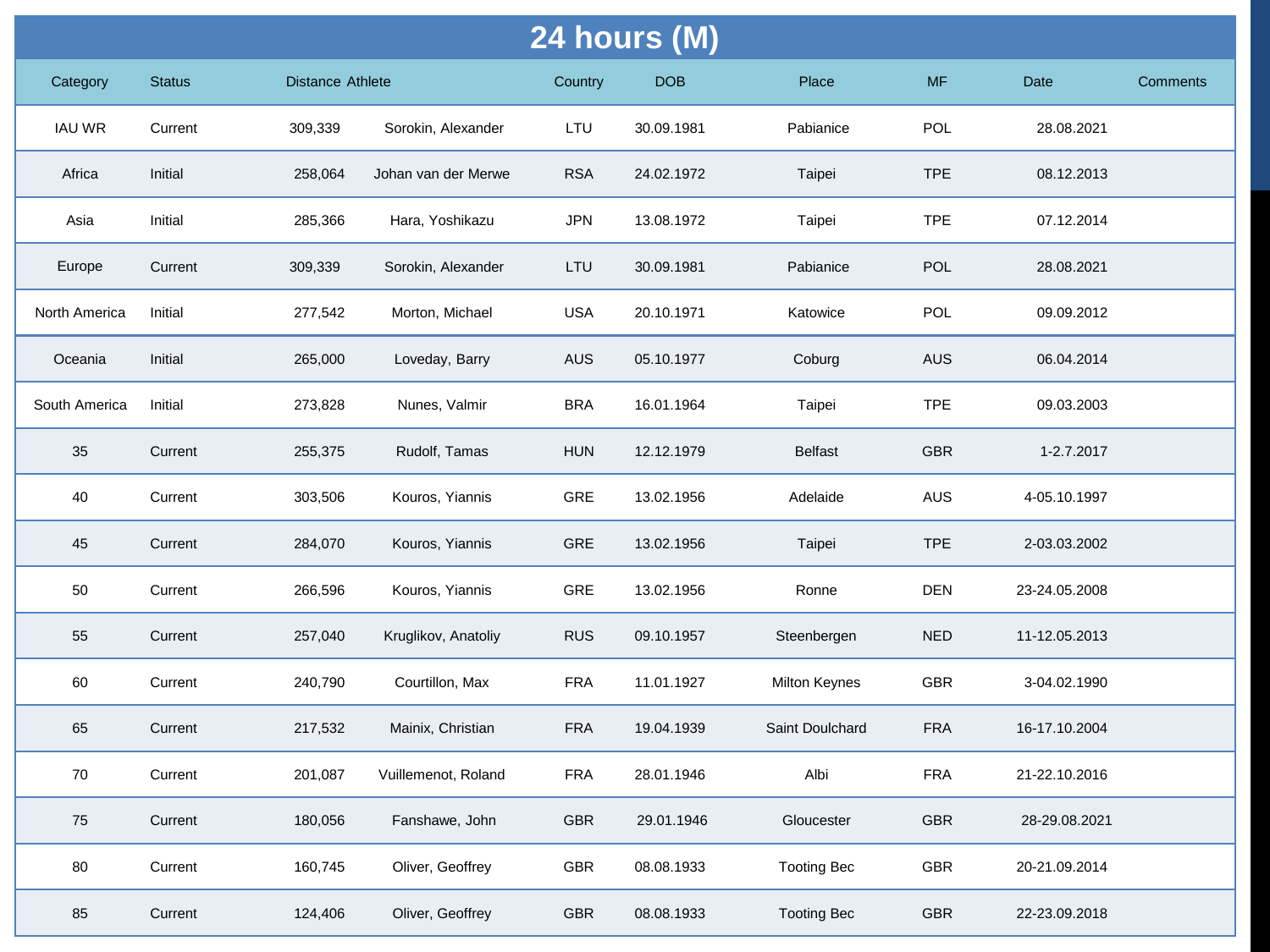| 48 hours (M)    |               |                 |                                 |            |            |                 |            |                  |                               |  |  |
|-----------------|---------------|-----------------|---------------------------------|------------|------------|-----------------|------------|------------------|-------------------------------|--|--|
| <b>Category</b> | <b>Status</b> | <b>Distance</b> | Athlete                         | Country    | <b>DOB</b> | Place           | <b>MF</b>  | Date             | <b>Comments</b>               |  |  |
| <b>WBP</b>      | Current       |                 | 473,495 Kouros, Yiannis         | <b>GRE</b> | 13.02.1956 | Surgeres        | <b>FRA</b> | 3-05.05.1996     |                               |  |  |
| 35              | Current       |                 | 327,753 Mauduit, Christian      | <b>FRA</b> | 09.06.1975 | Phoenix         | <b>USA</b> | 28.12-30.12.2014 |                               |  |  |
| 40              | Current       |                 | 473,495 Kouros, Yiannis         | <b>GRE</b> | 13.02.1956 | Surgeres        | <b>FRA</b> | 3-05.05.1996     |                               |  |  |
| 45              | Current       |                 | 443,337 Kouros, Yiannis         | <b>GRE</b> | 13.02.1956 | Surgeres        | <b>FRA</b> | 28-30.05.2004    |                               |  |  |
| 50              | Current       |                 | 433,095 Kouros, Yiannis         | <b>GRE</b> | 13.02.1956 | Ronne           | <b>DEN</b> | 23-25.05.2008    |                               |  |  |
| 55              | Current       |                 | 425,125 Mainix, Gilbert         | <b>FRA</b> | 08.06.1935 | <b>Surgeres</b> | <b>FRA</b> | 7-09.05.1993     |                               |  |  |
| 60              | Current       |                 | 378,916 Schwerk, Wolfgang       | <b>GER</b> | 28.07.1955 | Balatonfüred    | <b>HUN</b> |                  | 07-13.05.2016 6d race interm. |  |  |
| 65              | Current       |                 | 324,640 Mainix, Christian       | <b>FRA</b> | 19.04.1939 | Köln            | <b>GER</b> | 9-11.07.2004     |                               |  |  |
| 70              | Current       |                 | 316,648 Milev, Radi             | <b>BUL</b> | 06.05.1948 | Kladno          | <b>CZE</b> | 21-23.09.2018    |                               |  |  |
| 75              | Current       |                 | 246,242 Feller, Horst           | <b>GER</b> | 06.03.1922 | Köln            | <b>GER</b> | 09-11.07.1999    |                               |  |  |
| 80              | Current       |                 | 219,370 Winkley, Donald Charles | <b>USA</b> | 09.04.1938 | Balatonfüred    | <b>HUN</b> |                  | 09-15.05.2019 6d race interm. |  |  |